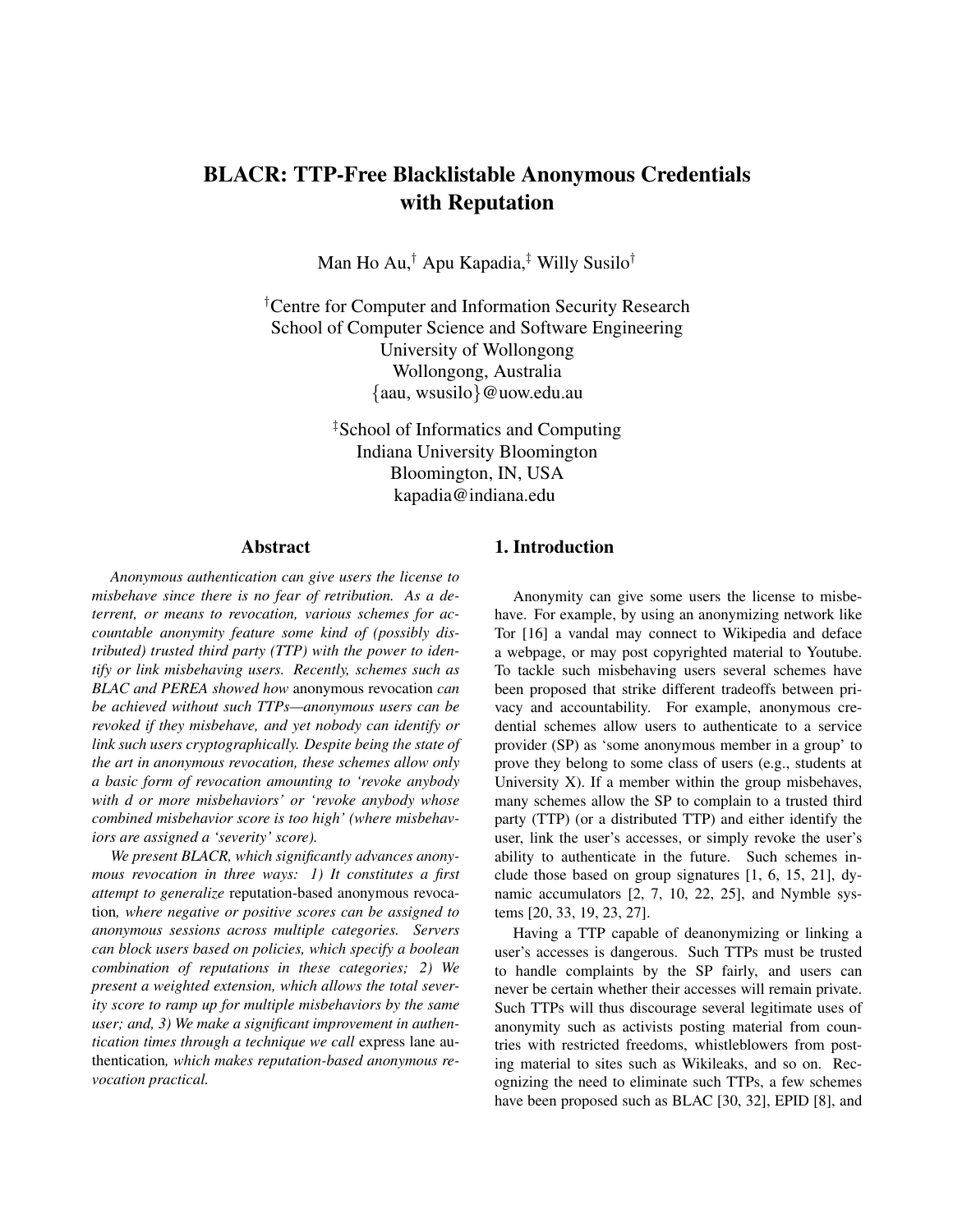PEREA [\[31,](#page-14-9) [4\]](#page-13-9). These schemes allow *anonymous revocation*, where misbehaving users can be revoked without the involvement of a TTP. BLAC, EPID, and PEREA allow SPs to blacklist previous sessions so that offending users cannot authenticate in the future if *any* of their previous sessions has been blacklisted. Additionally, BLAC supports *d*-strikes-out policies [\[32\]](#page-14-8), e.g.,  $d = 3$  enacts a 'three strikes' out policy' where three (or more) misbehaviors from a user results in revocation of that user. PEREA generalizes *d*strikes-out policies to a weighted version called *naughtiness* policies [\[4\]](#page-13-9). Each misbehavior is assigned a *severity*, and users whose total severity (*naughtiness*) exceeds a certain naughtiness threshold are denied authentication. In all cases, the SP learns only whether an authentication for the anonymous user succeeds or not. Thus there is no entity who can deanonymize or link a user's anonymous authentications, but yet SPs can prevent misbehaving users from returning. Users are guaranteed strong privacy (they can never be deanonymized), and SPs are spared from future accesses by such users.

A major drawback of PEREA is that naughtiness can be computed only over a short *revocation window* of the most recent *K* authentications of a user, where typically *K* ranges from 5–15. If a session is not blacklisted within this short window, then that misbehavior is automatically forgiven. In contrast, BLAC faces no such limitation and can incorporate misbehaviors performed arbitrarily in the past. In this paper we focus on improving BLAC given the stronger revocation semantics of BLAC. We note that BLAC lacks the naughtiness functionality of PEREA, and we extend BLAC to support such functionality and much more.

Our contributions We make the first significant effort to extend TTP-free anonymous revocation with general behavior-based policies, giving SPs a language to characterize (un)acceptable uses of their services while supporting anonymous revocation. We make the following contributions:

- *•* We generalize the concept of anonymous revocation to *reputation-based anonymous revocation*. SPs can score positive and negative behaviors of users across various categories (resulting in reputation scores for each category), and then use a boolean policy language to express acceptable behaviors across categories. We name our construction BLACR (BLacklistable Anonymous Credentials with Reputation), which significantly extends the original construction of BLAC.
- *•* We detail a novel weighted extension to BLACR, which allows SPs to penalize or reward *repeated* bad or good behaviors from the same anonymous user through a weighted function. For example, the severity of a mis-

behavior can be doubled if it is the third or more offense by a user. Providing this functionality while maintaining full anonymity during authentication is non trivial, because the new reputation must be computed based on the express lane token and the current blacklist with the weighted factors applied appropriately in zero knowledge. Thus this weighted extension is another major contribution of our work.

• Improving on the linear time complexity (in the size of the blacklist) for authentications in BLAC/EPID remains an open and important problem and currently limits the practicality of such approaches. We detail a novel approach for *express lane authentication*, where users obtain an express token to authenticate faster in the next time period. This technique allows for greatly reduced authentication times for active users, which for the first time makes anonymous blacklisting highly practical in systems where active users perform the majority of authentications. Through a quantitative analysis we show BLACR can indeed be used in practical settings to support reputation-based anonymous revocation.

Other schemes that reduce or eliminate TTPs One major class of TTP-free schemes is based on the 'double spending' of e-cash [\[14\]](#page-13-10) (generalized to *n*-times spending [\[29\]](#page-14-10)), where only if a user authenticates twice (or *n* times) does the user's identity get revealed or linked. Unfortunately, not all misbehaviors (such as defacing a webpage or subtle astroturfing campaigns for spreading disinformation) can be reduced to 'too many authentications.' BLAC, EPID and PEREA thus support *subjective blacklisting*, where SPs can revoke users based on human, subjective assessments of misbehavior by simply blacklisting a user's session.

Recently, Schwartz et al. [\[27\]](#page-14-6) proposed *contractual anonymity*, where the TTP runs within trusted hardware. Nevertheless, one must trust the hardware and the code, and furthermore it is not feasible for the trusted program/hardware to automatically decide whether a prespecified contract is broken in the case of astroturfing attacks or cases of vandalism. In such cases, again it is necessary for a *human assessment* of whether a misbehavior occurred.

Finally, as also discussed by the authors of BLAC [\[32\]](#page-14-8), techniques such as UST rely on whitelisting [\[28\]](#page-14-11) and provide users with the ability to return if their behavior in the previous authentication was deemed good. These schemes require the SP to decide (subjectively) if each session was free of misbehavior while the user is online and are impractical in scenarios where the user has long since logged off. In a significant improvement, FAUST [\[24\]](#page-14-12) removes the online requirement by allowing users to retrieve their tokens privately at a later time, but still does not provide an adequate solution for reputation-based anonymous revocation.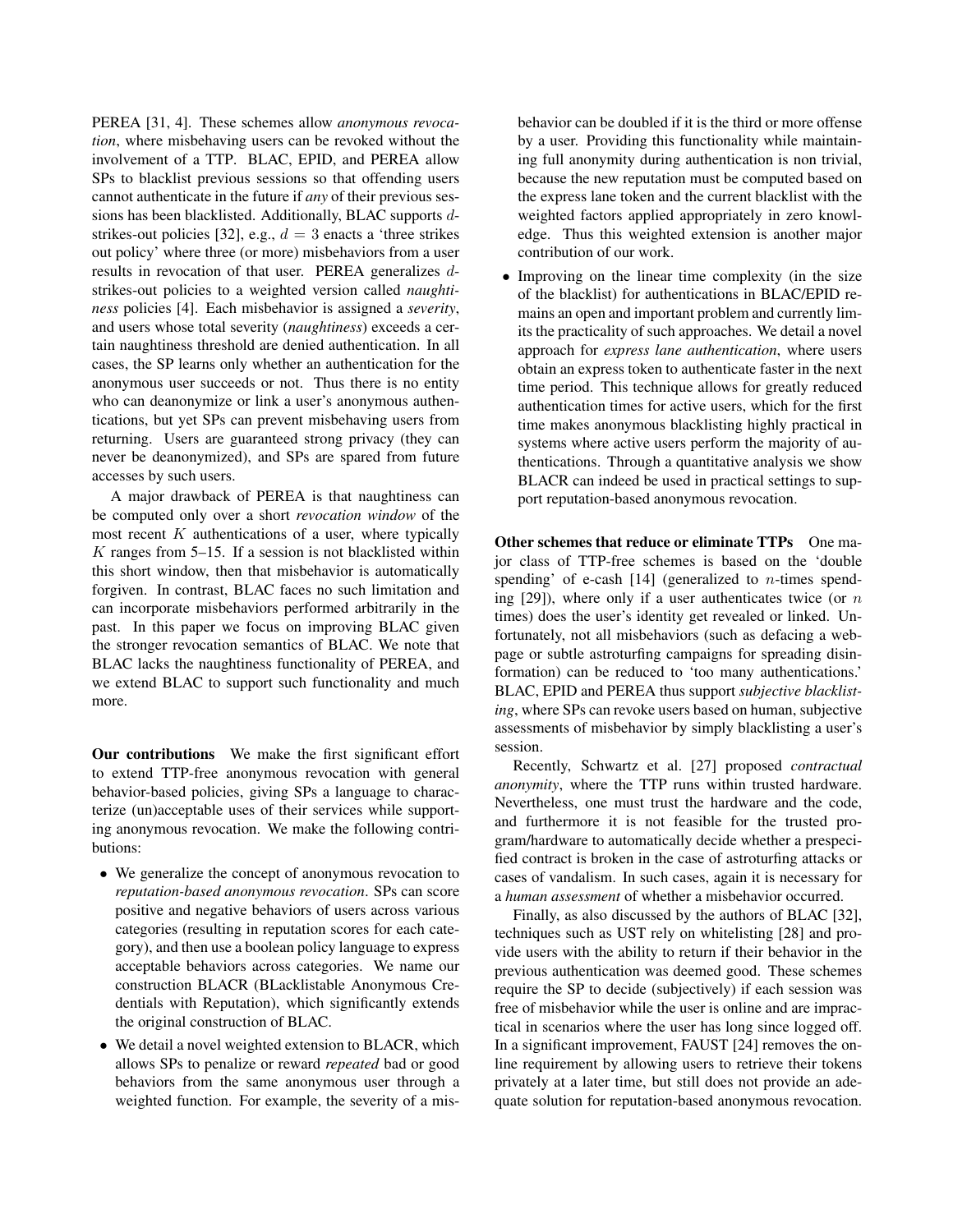Their suggestion to use multiple tokens does not offer the important property of *collusion resistance*, and individual revoked users can 'pool in' their available tokens to gain authentication. Furthermore, FAUST does not implement boolean revocation policies like BLACR, and the scoring thresholds must be fixed before issuing credentials. Revocation policies can be updated easily in BLACR.

## 2. Overview of Approach

Adding "severity" to BLAC BLAC and EPID use the following idea: an anonymous authentication of a user with secret key x results in a *ticket*  $\tau = (b, t)$ , where  $t \leftarrow H(b||\text{sid})^x$ , for some collision-resistant hash function *H* and a unique identifier sid for the service provider. The ticket  $\tau$  is stored by the SP in association with the session (e.g., a video posted by the anonymous user). Since it is computationally hard for the SP to calculate the discrete log *x* of *t*, the user's identity remains anonymous to the SP. When an SP wants to *blacklist* a user associated with a session, it inserts the ticket  $\tau$  for that session into the blacklist *L*. Users authenticating to the SP must prove their credential is not associated with any ticket on the blacklist. Users prove this in zero knowledge (*x* is not revealed to the SP) and bound to their issued credentials (users cannot forge their own credential *x*). It is possible to prove in zero knowledge the "inequality of discrete log", that is, the user's credential  $x<sup>0</sup>$  does not correspond to the discrete log *x* of each entry *t* on the blacklist.

BLACR adds a *score* parameter *s<sup>i</sup>* to each entry in the blacklist indicating the *severity* of the misbehavior. Let *L* be a list of pairs  $(\tau_i, s_i)$  for  $i = 1$  to  $|\mathcal{L}|$ . Here  $\tau_i$  corresponds to a particular ticket, and *s<sup>i</sup>* corresponds to the score associated with that ticket. SPs can require the overall *list score* of an authenticating user satisfy a certain threshold. The list score  $S(\mathcal{L}, x)$  of a user with secret key x with respect to the list  $\mathcal L$  is the sum of all the scores on the list for tickets corresponding to that user:  $S : (\mathcal{L}, x) \mapsto \sum_{i \in [|\mathcal{L}|], t_i = \mathsf{T}(b_i, x)} s_i$ where [*n*] denotes the set *{*1*,...,n}* for any positive integer *n*.

BLACR augments the proof technique used in BLAC in the following way: For each entry  $(t_i, b_i, s_i)$  in the list, the authenticating user creates a commitment *C<sup>i</sup>* and proves to the SP that either (1)  $t_i \neq H(b_i || \text{sid})^x$  and  $C_i$  is a commitment of 0; or (2)  $(t_i = H(b_i || \text{sid})^x)$  and  $C_i$  is a commitment of *si*. Finally, the user proves in zero knowledge to the SP that the sum of the values committed in  $C_i$  is above the required threshold.

Generalizing severity to reputation BLACR actually features both positive and negative scores for good and bad behaviors (in a *meritlist*  $\mathcal{L}^+$  and *blacklist*  $\mathcal{L}^-$  respectively), resulting in an overall *reputation score* for each user Rep $(L^+, L^-, x) \mapsto S(L^+, x) - S(L^-, x)$ , i.e., his/her merit list score minus his/her blacklist score. Furthermore, servers can score reputation across different *categories*  $\{c_1, c_2, \ldots, c_m\}$  where *m* is the number of categories. The reputation of a user with secret key *x* in category  $c_i$ , denoted as  $R_i$ , is thus  $\mathsf{Rep}(\mathcal{L}_i^+, \mathcal{L}_i^-, x)$ . For example, a server may maintain categories for *video content* and *comments*. Within the category of *video content*, egregious copyright violations such as reposting a television episode could be considered to be more severe (and scored appropriately) than a copyright violation by a home-made video with an unlicensed soundtrack. Within the category of *comments*, inappropriate language, racist or intimidating comments could be considered to be more severe than puerile posts containing offensive words. Likewise, content rated highly by other users could result in a commensurate reward (positive score), e.g., comments that have been rated as "helpful" by users could be rewarded. The user's reputation in each category could then be required to be above a certain threshold for authentication to succeed.

Policy based revocation We further allow SPs to specify arbitrary boolean combinations of policies across categories, e.g., users can be allowed access only if their (*video content* reputation is above a certain level) OR (*tagging* reputation is above a certain level AND *commenting* reputation is above a certain level). Here the *tagging* category refers to how well users tag their content with appropriate descriptors. Note that negations are easily supported, because the negation of an atom results in checking the reputation is *above* a certain threshold instead of *below* a certain threshold. In particular, policies are expressed as  $\bigvee_{k=1}^{\ell} (\bigwedge_{i=1}^{m} (\neg) \mathcal{P}_{ki})$ , which is a combination of conjunctive clause over *m* categories. Each  $P_{ki}$  have the form  $(c_i, n_{ki})$ which requires the authenticating user to have a reputation equal or higher than a threshold  $n_{ki}$  in category  $c_i$ . The policy can contain negations too. The negation  $\neg P_{ki}$  requires the authenticating user to have a reputation lower than the threshold  $n_{ki}$  in category  $c_i$ .  $\mathcal{P}_{ii}$  is  $\perp$  if the *j*-th conjunctive clause of the policy does not involve category  $c_i$ . Each  $\mathcal{P}_{ki}$ is called a sub-policy, and is a boolean function defined over a pair of lists  $(\mathcal{L}_i^+, \mathcal{L}_i^-)$  regarding category  $c_i$ , a user secret  $x$  and a threshold  $n_{ki}$ . Its truth value evaluates to 1 if the user reputation  $\text{Rep}(\mathcal{L}_i^+, \mathcal{L}_i^-, x) \ge n_{ji}$  and 0 otherwise.

If *c*1, *c*2, *c*<sup>3</sup> represents respectively the categories for *video content*, *tagging* and *commenting*, the requirement above can be parsed as  $(R_1 \ge n_1) \vee (R_2 \ge n_2 \wedge R_3 \ge n_3)$ where  $n_1, n_2, n_3$  are the required thresholds. In this case  $\mathcal{P}_{11} = (c_1, n_1), \mathcal{P}_{22} = (c_2, n_2)$  and  $\mathcal{P}_{23} = (c_3, n_3)$  and all others  $P_{ij} = \perp$ . Note that we do not require full disjunctive normal form, meaning that the same sub-policy may appear more than once in different conjunctive clauses. As another example, we can set  $P_{12} = P_{22}$  and the following policy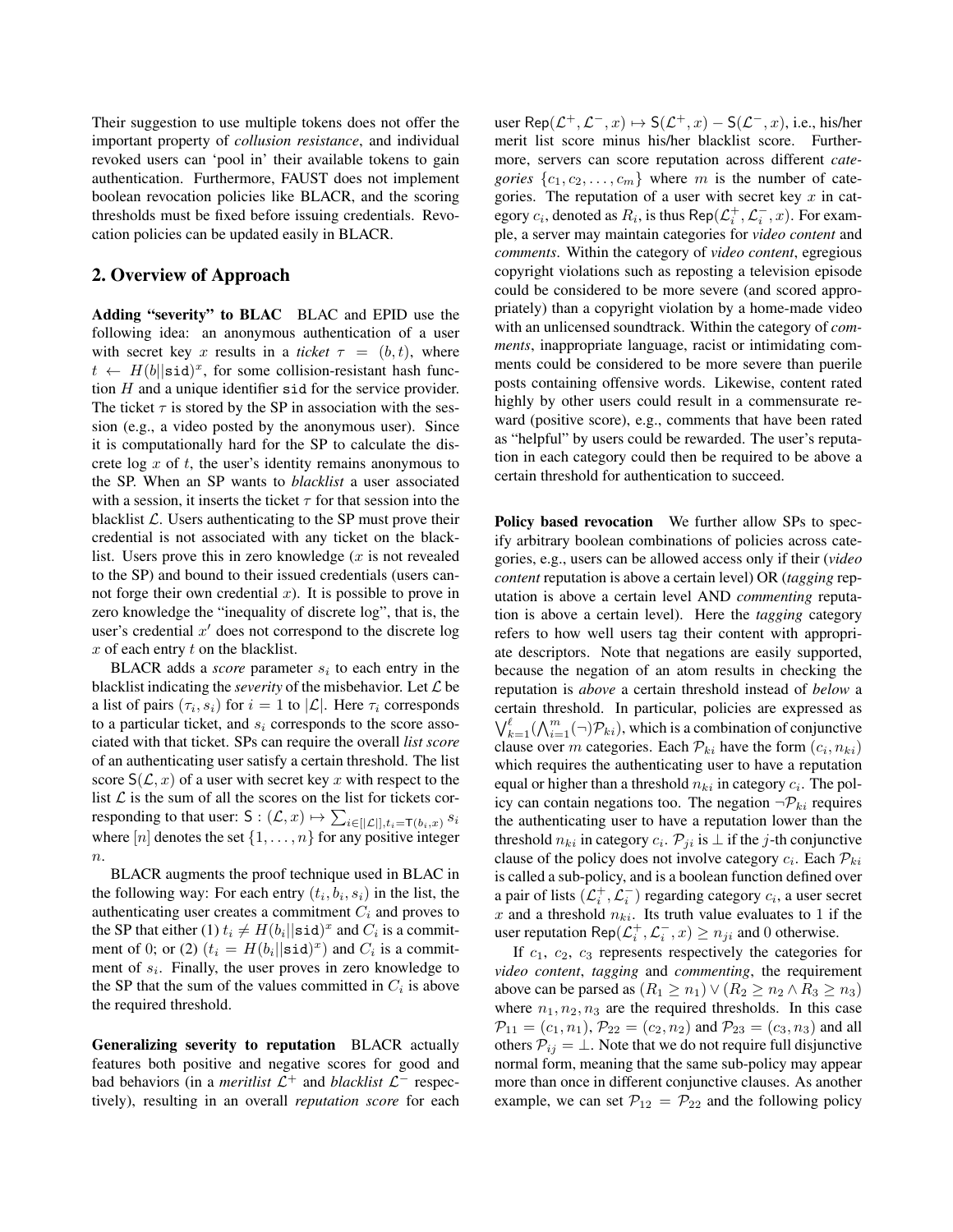$(\mathcal{P}_{11} \wedge \mathcal{P}_{12}) \vee (\neg \mathcal{P}_{22} \wedge \mathcal{P}_{23})$  means that any user can enjoy the service if his/her reputation in both categories *video content* and *tagging* is high enough, or if his/her reputation in *video content* is below the threshold, he/she has to have a high reputation in *commenting*.

A "weighted" extension to BLACR Consider the case where a user's misbehaviors for a certain category have been scored as 2, 3, and 2 as ordered by the time of the user's session (note the SP doesn't know these correspond to the same user). In some cases an SP may want to ramp up the penalty for multiple misbehaviors with some multiplicative factor. For example, the SP may want to double the score of the second misbehavior to 6, and triple the score of the third misbehavior to 6, thus disincentivizing repeated misbehaviors. We also note the SP can do the same for the reputation lists, rewarding multiple good behaviors. The SP may even choose to reward multiple good behaviors *less* to provide users with diminishing returns, further incentivizing more good behaviors.

Thus in "BLACR-Weighted", for each category the SP can specify a set of adjusting factors  $D =$  $\{\Delta_1, \Delta_2, \ldots, \Delta_k\}$  so that the *weighted list score* of a user with respect to a list is the sum of the scores where the score of the *i*-th instance when the authenticating user is put on the list is multiplied by  $\Delta_i$ . For example, suppose a blacklist of a category is  $\{(\tau_1, s_1), (\tau_2, s_2), \ldots, (\tau_8, s_8)\}$ corresponding to 8 sessions. For a certain authenticating user Alice, tickets  $\tau_1$  and  $\tau_4$  belong to her. Her score with respect to the list in BLACR-Unweighted is thus  $s_1 + s_4$ . Now suppose the SP publishes the adjusting factors  $\{\Delta_1, \Delta_2, \Delta_3, \Delta_4, \Delta_5\}$  for the list. In BLACR-Weighted, the list score of Alice is  $\Delta_1 s_1 + \Delta_2 s_4$  since Alice is put on the blacklist for a second time in the entry  $(\tau_4, s_4)$ .

Formally, for a list *L*, a set of adjusting factors *D* and a secret key *x*, the *weighted score* function is:

$$
\mathsf{S}':(\mathcal{L},x,\mathcal{D})\mapsto\sum_{i\in[|\mathcal{L}|],t_i=\mathsf{T}(b_i,x)}\Delta_{|\{j:j\leq i\wedge \mathsf{T}(b_j,x)=t_j\}|s_i}
$$

where  $\Delta_i$  is defined to be  $\Delta_k$  for all  $i>k$ . This function states the weights must be applied to the tickets corresponding to the user in correct order, and then the weighted scores are added up to get the weighted list score for that list. For notational convenience, we define the reputation function in this scenario as Rep<sup>'</sup>( $\mathcal{L}_i^+, \mathcal{L}_i^-, x$ )  $\mapsto$  S'( $\mathcal{L}_i^+, x$ ) - S'( $\mathcal{L}_i^-, x$ )

This extension is non-trivial because a user must prove in zero knowledge that all the tickets corresponding to him/her have the correct factors applied in correct order. Thus this extended construction of BLACR-Weighted is another significant contribution of our work.

Express-lane authentication: a novel  $\partial$ -Approach The construction of the above proof requires computation and transmission linear in the size of the list. We outline a scheme to reward *active users*, i.e., those users who visit the site regularly (e.g., once a day, or once a week) with much faster authentication times at both the SP and the user's side. For services where the number of active users dominates the total authentications at the site, a large savings in computations costs is also seen at the SP, thus incentivizing SPs to offer express-lane authentication.

Consider Alice who authenticates at time *T* with respect to a particular list  $\mathcal{L}_T$  and authenticates again at time  $T + t$ with respect to the list  $\mathcal{L}_{T+t} = \mathcal{L}_T \cup \partial_t$ , where  $\partial_t$  is the set of newly blacklisted entries between time  $T$  and  $T + t$ . If  $\partial_t$  represents a small fraction of the list, a large amount of work in the second authentication is repeated. Specifically, the list score of Alice with respect to  $\mathcal{L}_{T+t}$  is the sum of scores with respect to  $\mathcal{L}_T$  *plus* that to  $\partial_t$  with appropriate weighting factors applied. Based on this observation, we can optimize the performance if a helper value  $tk<sub>T</sub>$ , called *express pass*, is delivered to Alice after the first authentication. This express pass is a signature on the value *s*, the list score of an anonymous authenticating user Alice with respect to list  $\mathcal{L}_T$ . When Alice is going to authenticate in time  $T + t$  based on list  $\mathcal{L}_{T+t} = \mathcal{L}_T \cup \partial_t$ , she produces a commitment of *s* and proves that she is in possession of the express pass on *s*. Additionally, she proves that her reputation with respect to list  $\partial_t$  is  $s_{\partial}$  and that her reputation is  $s_{T_i+t} = s + s_{\partial}$ . To speed up her authentication in the future, the SP issues a new express pass  $tk_{T+t}$  after Alice authentication. Note this approach would only work if the list presented at a later time can always be represented in the form of  $\mathcal{L}_T \cup \partial_t$ . This is true because we assume that entries are not removed from the blacklist. In Section [6](#page-12-0) we discuss "unblacklisting" to forgive misbehaviors at larger system epochs.

If the express lane scheme is implemented as described, Alice would have to reveal the list  $\mathcal{L}_T$  with respect to her express pass  $tk<sub>T</sub>$ . This gives additional information to the SP about when Alice's last authentication was made. To address this issue, we assume the time is divided into time periods  $T_1, T_2, \ldots$  corresponding to the authentication rates from active users. The length of this time period will depend on the particular system, but we expect this length to be a "few days," i.e., it is likely that most active users will authenticate every time period.

Let  $T_i$  be the current time period. At the start of period  $T_i$ , the SP announces the list  $\mathcal{L}_i$ , which is the list current up to the end of  $T_{i-1}$ . Recall that an express pass  $tk_{i-1}$  is the certification of a user's reputation with respect to list  $\mathcal{L}_{i-1}$ . It is required that  $\mathcal{L}_i = \mathcal{L}_{i-1} \cup \partial_{i-1}$ . At any time within time period  $T_i$ , an authenticating user will be given a list of the form  $\mathcal{L} = \mathcal{L}_{i-1} \cup \partial_{i-1} \cup \partial_i^*$ , where  $\partial_i^*$  is the set of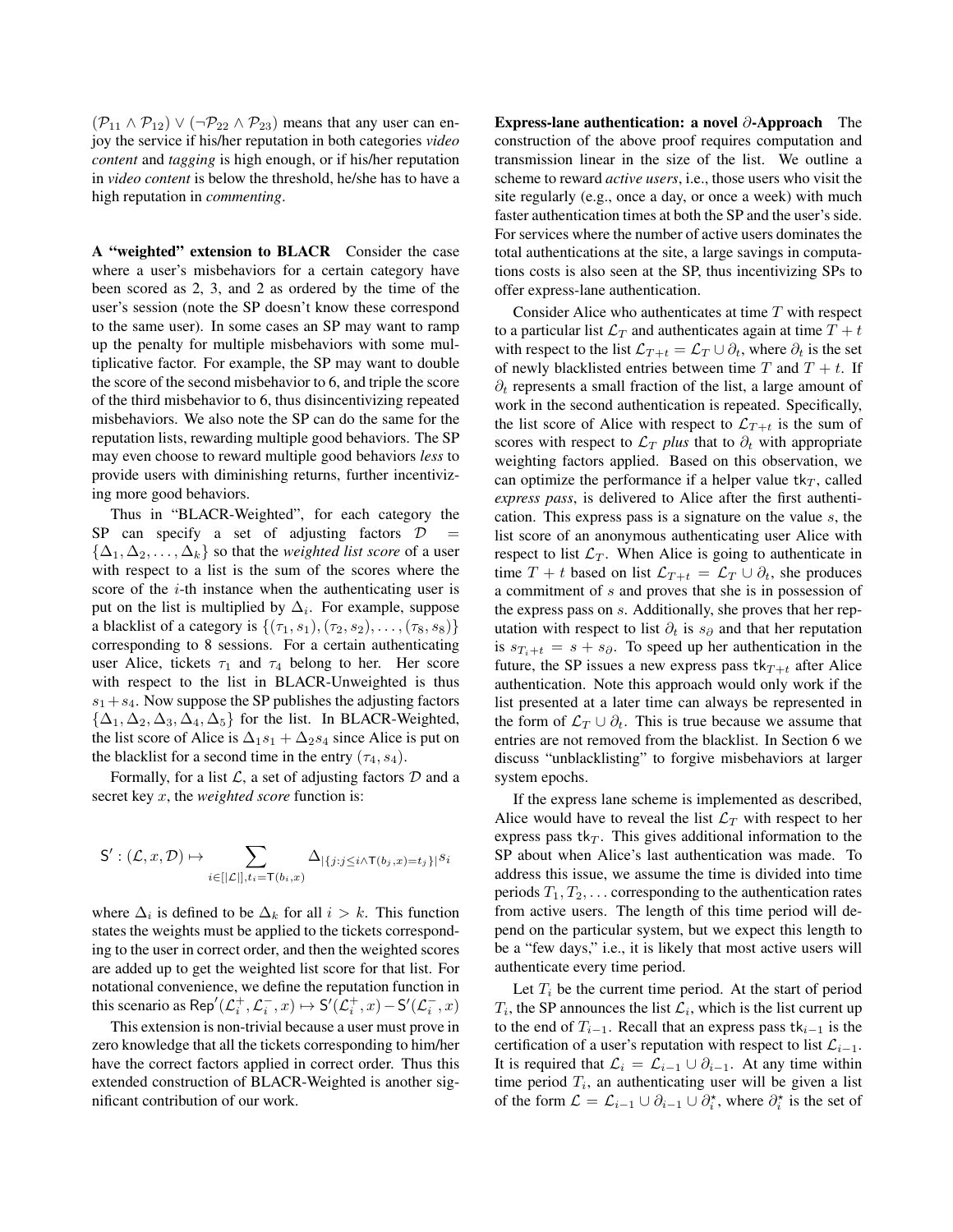new entries in  $T_i$  as of the time when the user is authenticating. Any user who has obtained an express pass  $tk_{i-1}$  in period  $T_{i-1}$  can choose to authenticate in the express lane or the normal lane. On the other hand, users who have not authenticated in time period  $T_{i-1}$  will not be in possession of  $tk_{i-1}$  and thus must authenticate in the normal lane. In case user Alice chooses to authenticate in the express lane, she computes the commitment of  $s_{i-1}$ ,  $s'_{i-1}$  and  $s'_{i}$  which is her reputation with respect to list  $\mathcal{L}_{i-1}$ ,  $\partial_{i-1}$  and  $\partial_i^*$  respectively. She can prove  $s_{i-1}$  is correctly formed using  $tk_{i-1}$ . If the authentication is successful, the SP issues a new express pass  $\mathbf{t}$ *k<sub>i</sub>* which certifies the value  $s_{i-1} + s'_{i-1}$ , Alice's reputation with respect to list  $\mathcal{L}_i$ . On the other hand, if Alice authenticates in the normal lane, she computes commitment of  $s_i$  and  $s'_i$ , which is her reputation with respect to list  $\mathcal{L}_i$ and  $\partial_i^*$  respectively. Next, she proves that  $s_i$  and  $s'_i$  are correctly formed. A new express pass  $tk_i$  is issued with respect to *s<sup>i</sup>* upon successful authentication. Figure [1](#page-5-0) shows a concrete example of a user *u* authenticating first in the normal lane in time period  $T_9$  with ZK-proofs for the entries  $L_9$  and  $\partial_9^{\star}$  and then in the express lane in time period  $T_{10}$  using tk<sub>9</sub> and ZK-proofs for the entries  $\partial_9$  and  $\partial_{10}^*$ .

## 3. Security Goals and Syntax

Security goals We give informal definitions of the security properties that a construction of the BLACR system must possess. It is similar to that of BLAC. The appendix formalizes these definitions.

*Authenticity* In a BLACR system with *authenticity*, SPs are assured to accept authentication only from users who satisfy the authentication policy.

*Anonymity* In a BLACR system with *anonymity*, all that SPs can infer about the identity of an authenticating user is whether the user satisfies the policy at the time of protocol execution, regardless of whatever the SPs do afterwards. With express lane authentication, the SP can infer additionally that an authenticating user has conducted an update protocol with the SP for the time period.

Note that express pass  $tk_i$  is issued whenever Alice authenticates in period  $T_i$ , regardless of the number of times Alice authenticates in the period. Note also  $tk<sub>i</sub>$  is always with respect to list  $\mathcal{L}_i$  in time period  $T_i$ . Thus, for anyone who chooses to authenticate in time period  $T_i$  using the express lane, all that the SP can infer is that the authenticating user has made at least one authentication in time period  $T_{i-1}$ .

*Non-frameability* A user Alice is framed if she satisfies the authentication policy, but is unable to successfully authenticate herself to an honest SP. In a BLACR system with *non-frameability*, users satisfying the authentication policy can always successfully authenticate to honest SPs.

*Mis-authentication Resistance* Mis-authentication occurs when an unregistered user successfully authenticates herself to an SP. In a BLACR system with *misauthentication resistance*, SPs are assured to accept authentications only from registered users.

Syntax The entities in the BLACR system are the Group Manager (GM), a set of Service Providers (SPs) and a set of users. We note the GM cannot deanonymize or link users. The GM simply issues a credential to users and ensures each user gets exactly one credential (see Section [6](#page-12-0) for a discussion on Sybil attacks). The GM is thus trusted to issue single credentials to users and is not trusted with the privacy of the users. The BLACR system consists of the following protocols:

*Setup.* This algorithm is executed by the GM to set up the system. On input of one or more security parameters, the algorithm outputs a group public key gpk and a group private key gsk. The GM keeps gsk private and publishes gpk to the public. gpk is an implicit input to all the algorithms described below. *SP Setup* This algorithm is executed by the SP to set up its public parameters. In particular, it initializes several lists  $\mathcal{L}_1^+, \mathcal{L}_1^-, \dots, \mathcal{L}_m^+, \mathcal{L}_m^-,$  where  $\mathcal{L}_i^+, \mathcal{L}_i^-$  are the meritlist and blacklist for category *c<sup>i</sup>* respectively. The algorithm also outputs an identity string that uniquely identifies the SP.

*Registration* This protocol is executed between the GM and a legitimate user to register the user into the system. Upon successful completion of the protocol, the user obtains a credential usk, which she keeps private, and is thereby enrolled as a member in the group of registered users. We stress that this credential is known only to the user, i.e., the GM issues this credential in a *blind* way. In particular, a secret value *x*, which is part of the user's credential usk, is unknown to the GM.

*Authentication* This protocol is executed between a user Alice and an SP Bob. The input of Alice is her credential usk (with secret value *x* being part of usk). The input to Bob is a set of meritlists/blacklists  $\{\mathcal{L}_i^+, \mathcal{L}_i^-\}_{i=1}^{\ell}$  and a policy  $\bigvee_{k=1}^{\ell} (\bigwedge_{i=1}^{m} (\neg) \mathcal{P}_{ki}).$ 

When an execution of the protocol terminates, Bob outputs a binary value of success or failure. If the SP outputs success in an execution of the protocol, we call the execution a successful authentication and say that the authenticating user has succeeded in authenticating herself; otherwise the authentication is unsuccessful and the user has failed. Only upon a successful authentication does the SP establish an authenticated session with the authenticating user during which the user can access the service provided by the SP. Note that the *protocol transcript* of a successful authentication as seen by the SP contains  $(b, \mathcal{T}(b, \text{usk}))$  where *b* is some randomness specified by the user.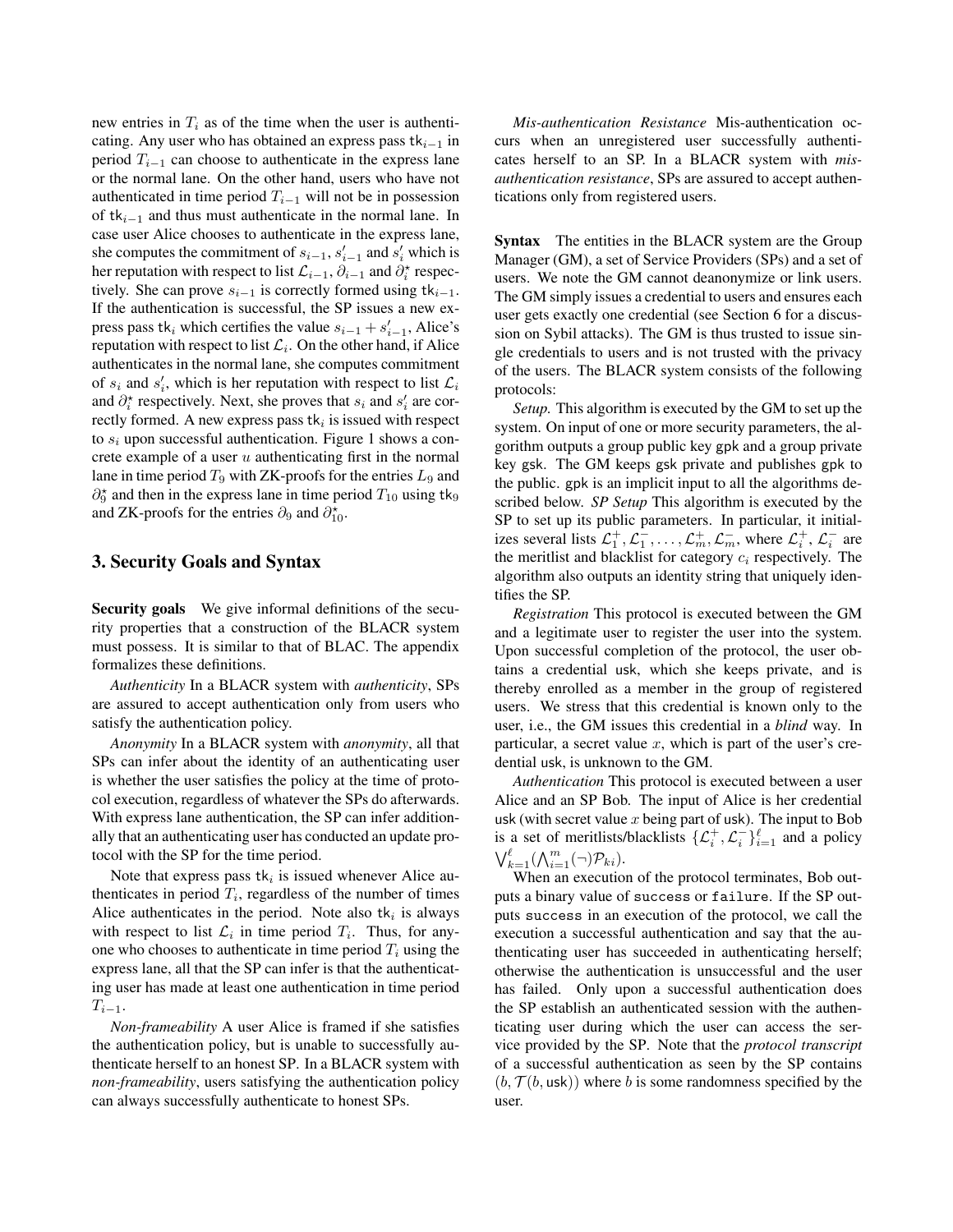

<span id="page-5-0"></span>**Figure 1. Timeline demonstrating the authentication process in normal and express lanes.**

It is required that Alice is able to successfully authenticate herself to Bob with overwhelming probability if Pol evaluates to 1 on input of Alice's credential usk. When we say a user Alice with credential usk is revoked by an SP Bob with respect to policy Pol, we mean Pol evaluates to 0 on input of usk.

*List management* This is a suite of two algorithms: *Extract* and *Add*, which are executed by SPs for managing their lists. On input of an authentication protocol transcript, *Extract*( $\varpi$ ) returns a *ticket*  $\tau = (b, t)$  from an authentication transcript  $\varpi$ *. Add*( $(\tau, s)$ *, L*) appends a new entry  $(\tau, s)$ to the list.

## 4. Our Construction

#### 4.1. Parameters

Let  $\lambda$  be a sufficiently large security parameter. Let  $\hat{e}$  :  $\mathbb{G}_1 \times \mathbb{G}_2 \rightarrow \mathbb{G}_T$  be a bilinear pairing such that  $|\mathbb{G}_1| =$  $|\mathbb{G}_2| = |\mathbb{G}_T| = p$  for a  $\lambda$ -bit prime *p*. Let  $\psi : \mathbb{G}_2 \to \mathbb{G}_1$ be an efficiently computable isomorphism. Also let G be a group of order *p* where DDH is intractable. Let  $g_0, g_1, g_2 \in$  $\mathbb{G}_1$  and  $h_0 \in \mathbb{G}_2$  be generators of  $\mathbb{G}_1$  and  $\mathbb{G}_2$  respectively such that  $g_0 = \psi(h_0)$  and the relative discrete logarithm of the generators are unknown.<sup>[1](#page-5-1)</sup> Let  $H_0: \{0,1\}^* \to \mathbb{G}$  and  $H : \{0,1\}^* \rightarrow \mathbb{Z}_p$  be collision-resistant hash functions. Throughout this section these parameters will be available to all parties.

#### 4.2. Building blocks

Proofs of Knowledge In a *Zero-Knowledge Proof of Knowledge (ZKPoK)* protocol [\[17\]](#page-13-11), a prover convinces a

verifier that some statement is true while the verifier learns nothing except the validity of the statement.  $\Sigma$ -protocols are a type of ZKPoK protocol, which can be converted into non-interactive *Signature Proof of Knowledge (SPK)* schemes, or simply signature schemes [\[18\]](#page-13-12), that are secure under the *Random Oracle (RO)* Model [\[5\]](#page-13-13). We follow the notation introduced by Camenisch and Stadler [\[13\]](#page-13-14). For example, PK  $\{(x): y = g^x\}$  denotes a ZKPoK protocol that proves the knowledge of an integer *x* such that  $y = g^x$ holds. Symbols appearing on the left of the colon denote values whose knowledge are being proved while symbols appearing on the right, but not the left, of the colon denote public values. The corresponding SPK on message *M* will be denoted as *SPK*  $\{(x) : y = g^x\}$   $(M)$ . BLACR utilizes the ZKPoK that *x* does *not* equal  $\log_b t$ , denoted as *PK*  $\{(x): y = \text{CMT}(x) \land t \neq b^x\}$  due to Camenisch and Shoup [\[12\]](#page-13-15).

Commitment scheme Our construction uses the well known non-interactive commitment scheme due to Peder-sen [\[26\]](#page-14-13), which is briefly reviewed below. Let  $\mathbb G$  be a cyclic group of prime order *p* and *g, h* be independent generators of  $\mathbb{G}$ . On input a value  $x \in \mathbb{Z}_p$ , the committer randomly chooses  $r \in \mathbb{Z}_p$ , computes and outputs  $C = g^x h^r$  as a commitment of value *x*. To reveal the value committed in *C*, the committer outputs  $(x, r)$ . Everyone can test if  $C = g^x h^r$ .

Pedersen Commitment is perfect hiding and computationally binding. That is, even a computationally unbounded receiver cannot learn anything about the value committed from the commitment. On the hand hand, a PPT sender can only reveal the commitment with one value under the discrete log assumption.

We use  $CMT(x)$  to denote a Pedersen Commitment of a value *x*. Note that Pedersen Commitment is homomorphic in the sense that on input  $CMT(a)$  and  $CMT(b)$ ,  $CMT(a)$  \* CMT(*b*) gives a commitment of  $a + b$ .

<span id="page-5-1"></span><sup>&</sup>lt;sup>1</sup>This can be done by setting the generators to the output of a cryptographic hash function of some publicly known seeds.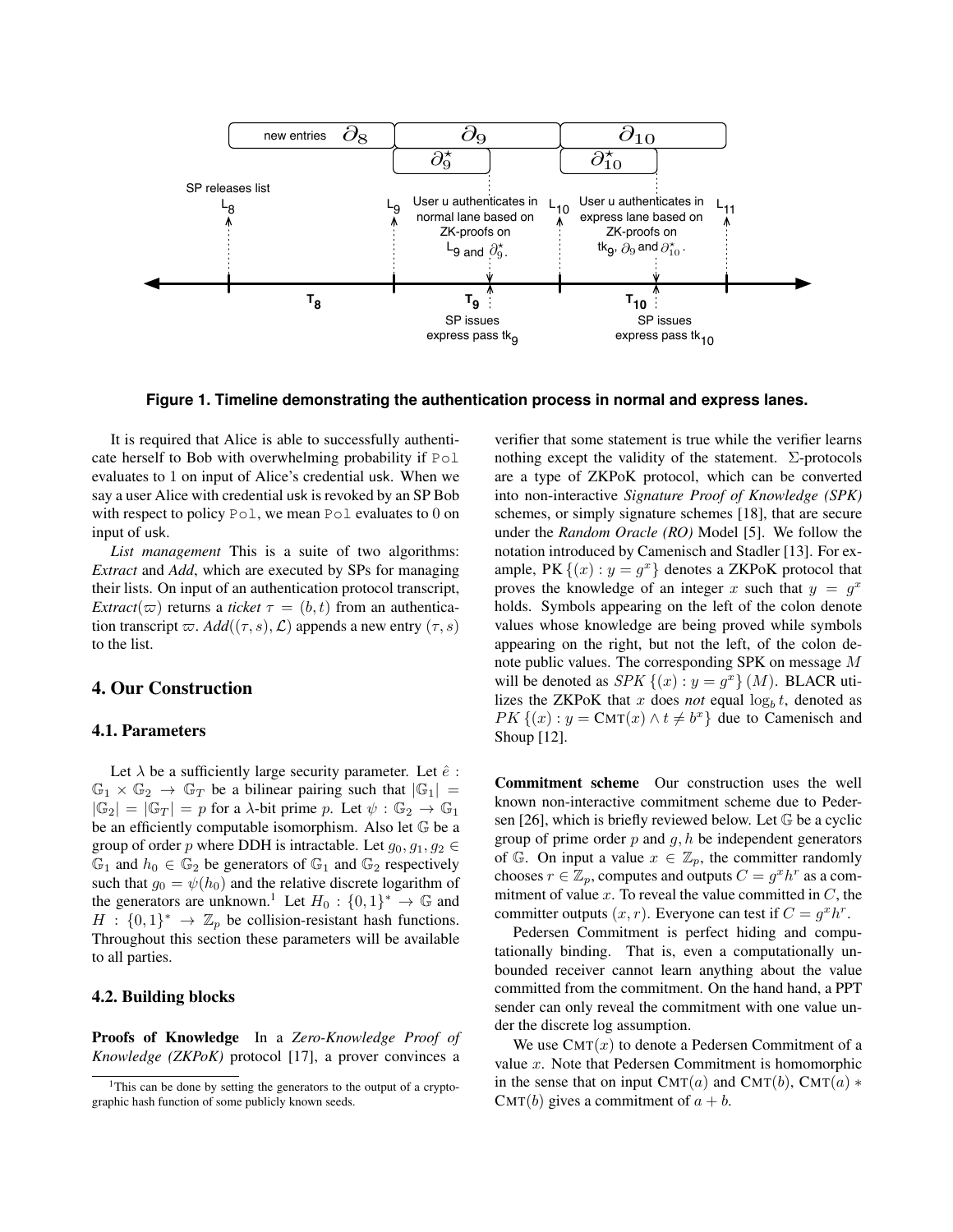Credential signature scheme We employ the signature scheme proposed by Au et al. [\[3\]](#page-13-16), which is based on the schemes of Camenisch and Lysyanskaya [\[11\]](#page-13-17) and of Boneh et al. [\[6\]](#page-13-2), to certify enrolled users in our system. Their scheme, called BBS+ signature, is briefly reviewed here. Let  $g, g_0, g_1, g_2, \ldots, g_k \in \mathbb{G}_1$  and  $h \in \mathbb{G}_2$  be generators of  $\mathbb{G}_1$  and  $\mathbb{G}_2$  respectively such that  $g = \psi(h)$ , where  $\psi$  is a computable isomorphism and  $(\mathbb{G}_1, \mathbb{G}_2)$  is a pair of groups of prime order  $p$ . Let  $\hat{e}$  be a pairing defined over the pair of groups.

The signer's secret is a value  $\gamma \in \mathbb{Z}_p$  and the public key is  $w = h^{\gamma}$ . To create a signature over a tuple of messages  $(m_0, m_1, \ldots, m_k)$ , the signer randomly picks  $e, y \in_R \mathbb{Z}_p$ , computes  $A = (gg_0^m g_1^{m_1} \cdots g_k^{m_k} g_{k+1}^y)^{\frac{1}{\gamma + e}}$ . The signer outputs  $(A, e, y)$  as the signature on message  $(m_0,\ldots,m_k)$ .

They also derive two useful protocols.

**Protocol**  $\mathfrak{S}_{\text{ISS}}(C_0, C_1, \ldots, C_k)$ :  $\mathfrak{S}_{\text{ISS}}$  allows a user to obtains a credential signature from the signer on a block of values  $(x_0, \ldots, x_k)$  committed in  $C_0, \ldots, C_m$ . Let the user's additional input be  $x_0, r_0, \ldots, x_k, r_k$  such that  $C_i = g_1^{x_i} g_2^{r_i}$ for  $i = 0$  to  $k$ .

• The user computes  $C_M = g_0^{x_0} g_1^{x_1} \cdots g_k^{x_k} g_{k+1}^{y''}$  for some randomly generated  $y' \in_R \mathbb{Z}_p$ , sends  $C_M$  to the signer along with the following proof:

PK
$$
\left\{\n\begin{aligned}\n(\{x_i, r_i\}, y') : \\
C_M &= g_0^{x_0} g_1^{x_1} \cdots g_k^{x_k} g_{k+1}^{y'} \bigwedge_{i=0}^k (C_i = g_1^{x_i} g_2^{r_i})\n\end{aligned}\n\right\}
$$

- *•* The signer returns failure if verification of the proof fails. Otherwise the signer randomly generates  $e, y'' \in_R \mathbb{Z}_p$ , computes  $A = (gC_M g^{y''}_{k+1})^{\frac{1}{e+\gamma}}$  and returns  $(A, e, y'')$  to the user.
- The user computes  $y = y' + y''$ . She returns failure if  $\hat{e}(A, wh^e) \neq \hat{e}(gg_0^{x_0}g_1^{x_1}\cdots g_{k+1}^y, h)$ . Otherwise she outputs  $\sigma$  as  $(A, e, y)$ .

**Protocol**  $\mathfrak{S}_{\mathsf{Sig}}(C_0, C_1, \ldots, C_k)$ :  $\mathfrak{S}_{\mathsf{Sig}}$  allows a prover to convince a verifier he/she knows a credential signature  $\sigma$  on a block of messages  $(x_0, \ldots, x_k)$  committed in  $C_0, \ldots, C_k$ . Let the prover's additional input be  $x_0, r_0, \ldots, x_k, r_k$  such that  $C_i = g_1^{x_i} g_2^{r_i}$  for  $i = 0$  to  $k$  and the credential signature  $(A, e, y)$  such that the verification equation holds:

$$
\hat{e}(A, wh^e) = \hat{e}(gg_0^{x_0}g_1^{x_1} \cdots g_{k+1}^y, h)
$$

*•* Let *M* be the random challenge. The prover randomly generates  $k_1, k_2 \in_R \mathbb{Z}_p$ , computes  $A_1 = g_1^{k_1} g_2^{k_2}$ ,  $A_2 =$   $Ag_2^{k_1}$  and the following SPK  $\Pi$ .

$$
SPK \begin{Bmatrix}\n(\{x_i, r_i\}, e, y, k_1, k_2, \beta_1, \beta_2) : \\
\bigwedge_{i=0}^k (C_i = g_1^{x_i} g_2^{r_i}) \wedge \\
A_1 = g_1^{k_1} g_2^{k_2} \wedge \\
1 = A_1^{-e} g_1^{\beta_1} g_2^{\beta_2} \wedge \\
\frac{\hat{e}(A_2, w)}{\hat{e}(g, h)} = \hat{e}(g_0, h)^{x_0} \cdots \hat{e}(g_k, h)^{x_k} \\
\hat{e}(g_{k+1}, h)^y \hat{e}(g_2, w)^{k_1} \\
\hat{e}(g_2, h)^{\beta_1} / \hat{e}(A_2, h)^e\n\end{Bmatrix}\n\tag{M}
$$

where  $M' = M||A_1||A_2$  and  $\beta_1 = k_1e, \beta_2 = k_2e$ .

- The prover outputs  $\mathfrak{p}_{\text{Siq}}$  as  $(\Pi, A_1, A_2)$ .
- Upon receiving  $(p_{\text{Sig}}, M)$ , the verifier parses  $p_{\text{Sig}}$  as  $(\Pi, A_1, A_2)$  and outputs accept if  $\Pi$  is a valid proof.

Signature-based range proof To demonstrate the reputation of a user is greater than a certain value, we employ the signature-based range proof due to Camenisch et al. [\[9\]](#page-13-18). In a nutshell, the verifier provides a set of "digital signatures" on the elements of the required range under a verification key. We consider this set of digital signatures as the public parameter. In order for the prover to demonstrate that a certain value committed in a commitment is within the range, the prover proves, in zero-knowledge, that he/she knows a signature under the verification key for the element committed. This proof is of constant size and is useful when the range is small.

#### 4.3. Useful Protocols

Based on the above building blocks, we construct the following zero-knowledge proof-of-knowledge protocols that are useful in BLACR.

**Protocol**  $\mathfrak{S}_{\mathbf{x}}(C_x, t, g)$ :  $\mathfrak{S}_{\mathbf{x}}$  allows a prover to assure the verifier the value  $\log_q t$  is committed in  $C_x$ . Verifier's input:  $C_x$ , *t*, *g*. Prover's input *x*, *r* such that  $C_x = g_1{}^x g_2{}^r$  and  $t =$  $g^x$ . Let *M* be the random challenge. The prover computes

$$
\mathfrak{p}_x := SPK \{(x, r) : C_x = g_1^x g_2^r \wedge t = g^x\} (M).
$$

The output of the prover is  $\mathfrak{p}_x$ .

Upon receiving  $\mathfrak{p}_x$ , M, the verifier outputs accept if  $\mathfrak{p}_x$  is a valid proof.

**Protocol**  $\mathfrak{S}_{\text{WS-Adj}}(C_x, C_s, C_n, C_c/\perp, \mathcal{L}, \mathcal{D})$ : Let  $\mathcal{L}$  be a list which maybe the sub-sequence of any longer list  $\mathcal{L}_i$  =  $\mathcal{L}_{i-1} \cup \mathcal{L}$ . The weighted score of a user with secret value *x*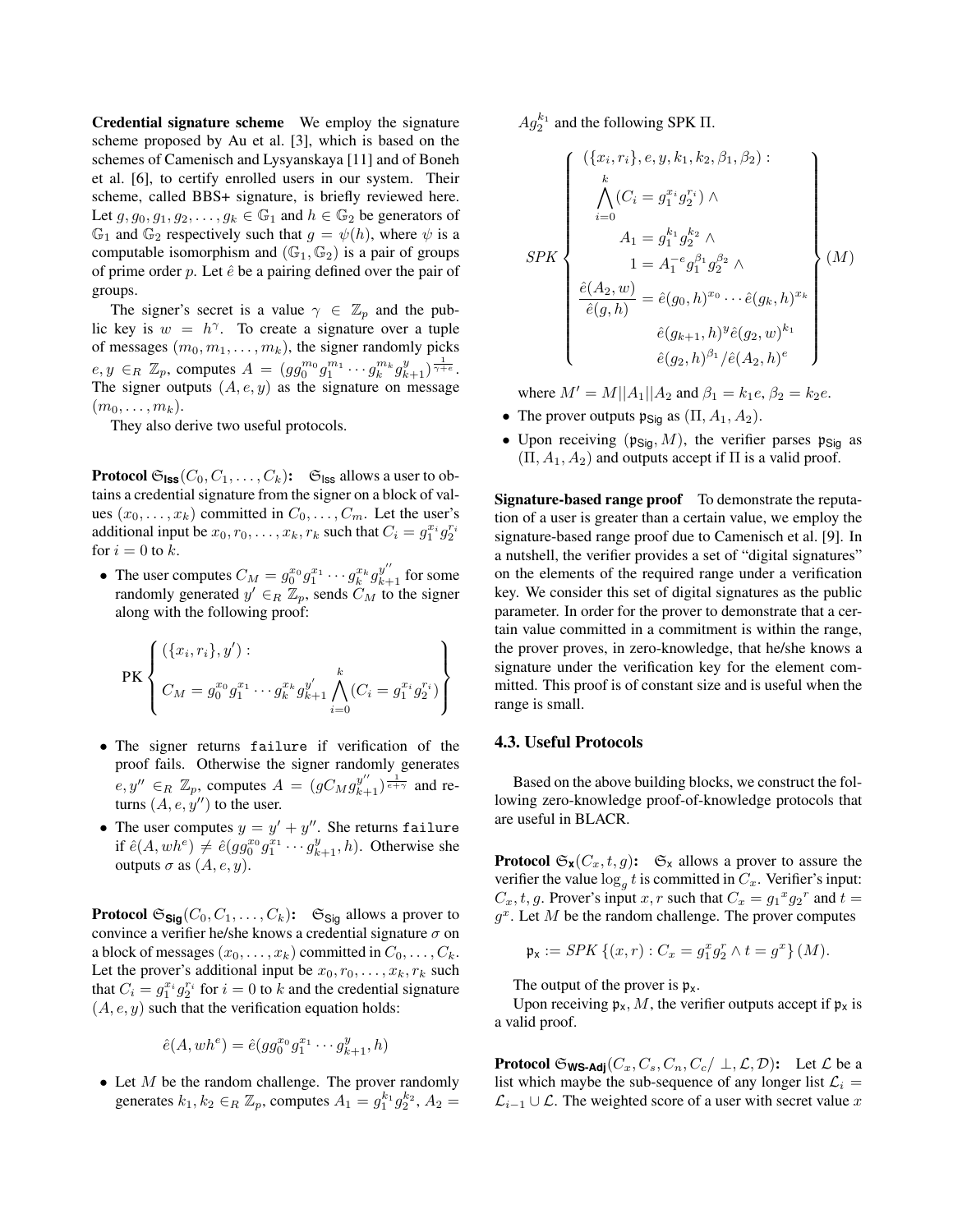with respect to this sub-sequence  $\mathcal L$  depends on both  $\mathcal L$ , the set of adjusting factors *D* and the value  $n = \text{Cnt}(\mathcal{L}_{i-1}, x)$ , where

$$
\mathsf{Cnt}(\mathcal{L},x)\mapsto |\{b: \bigl((b,\mathsf{T}(b,x)),\cdot\bigr)\in\mathcal{L}\}|,
$$

the number of times this user has been put on  $\mathcal{L}_{i-1}$ .

Protocol  $\mathfrak{S}_{\text{WS-Adj}}$  allows a user to convince any verifier that the value  $s$  committed in  $C_s$  is the weighted score of the user with secret value  $x$  committed in  $C_x$  with respect to the list  $\mathcal{L}$ , a set of adjusting factor  $\mathcal{D}$ , given a value  $n = \text{Cnt}(\mathcal{L}, x)$  committed in  $C_n$ . If  $C_c \neq \perp$ , the proof also convinces the verifier that  $C_c$  is a commitment of the value  $\mathsf{Cnt}(\mathcal{L},x)$ .

The provers has additional inputs  $x, r_x, s, r_s, n, r_n$  such that  $C_x = g_1^x g_2^{r_x}, C_s = g_1^s g_2^{r_s}, C_n = g_1^n g_2^{r_n}$  and in case  $C_c \neq \perp$ , the prover also knows *c*,  $r_c$  such that  $C_c = g_1^c g_2^{r_c}$ respectively.

Parse *D* as  $(i, \Delta_i, \sigma_i)_{i=1}^D$ . Let  $\mathcal{I}$  :  $\{i | (b_i, t_i, s_i) \in$  $\mathcal{L}, H(b_{\iota}||\text{sid})^x = t_{\iota}$  be an index set. For all  $\iota \in \mathcal{I}$ , let  $k_{\iota} = |\{j : 1 \leq j \leq \iota \land t_{\iota} = \hat{b}_{\iota}^{x}\}| + n$ . Note the role of *n* in the definition of  $k_{\iota}$ . It can be seen that for any  $\iota \in \mathcal{I}, \Delta_{k_{\iota}}$  is the appropriate adjusting factor for the score  $s_{\iota}$ . Let *M* be the random challenge.

*•* Produce auxiliary commitments for each score on the list *L*

 $aux = (C_1^s, C_1^n, \ldots, C_L^s, C_L^n)$ 

as follows. Randomly generates  $a_k, b_k \in_R \mathbb{Z}_p$  for  $\iota = 1$ to *L* and computes:

$$
(C_\iota^s, C_\iota^n) = \left\{ \begin{matrix} (g_1^{\Delta_{k_\iota} s_\iota} g_2^{a_\iota}, g_1 g_2^{b_\iota}) & \text{for} \quad \iota \in \mathcal{I} \\ (g_2^{a_\iota}, g_2^{b_\iota}) & \text{for} \quad \iota \in [L] \backslash \mathcal{I} \end{matrix} \right.
$$

Note that  $C_i^s$  is a commitment of the adjusted score on list  $\mathcal L$  with respect to secret value *x*.  $C_t^n$  is a commitment of 0 or 1 which indicates if the entry is on the list. The superscript *s* and *n* here does not represent exponentiation.

• Generate a proof  $\Pi_1$  to demonstrate the correctness of aux. We give the intuition of how  $\Pi_1$  shows  $C_i^s$  is a commitment of the weighted score of the authenticating user. Firstly,  $C_{\iota}^n$  acts as a boolean flag, hidden from the verifier, indicating if  $\tau_t$  is a ticket from the authenticating user. Thus, for all  $\iota \in [L] \backslash \mathcal{I}$ ,  $C_{\iota}^{s}$ ,  $C_{\iota}^{n}$  should be commitment of 0. On the other hand, when  $\iota \in \mathcal{I}$ ,  $C_t^n$  is a commitment of 1. Due to the homomorphic property of the commitment scheme,  $C_n \prod_{j=1}^{\infty} C_i^n$  is a commitment of the value  $k_{\iota}$ , which is the number of times the user with secret  $x$  has been put on the list up to the  $\iota$ -th entry (note that  $C_n$  is applied to the product to increase the number of times by *n*). Thus, the correct adjusting factor for the of this entry is  $\Delta_k$ . Recall that  $\sigma_t$  is the signature from the SP on the tuple

 $(\Delta_{\iota}, \iota)$ . Thus, the proof that Verify $(\sigma_{k_{\iota}}, k_{\iota}, \Delta_{k_{\iota}})=1$ binds the value of  $k<sub>t</sub>$  to the appropriate adjusting factor  $\Delta_k$ . Finally, the proof demonstrates that the correct weighted score of this entry,  $\Delta_{k_t} s_t$  is committed in  $C_t^s$ (here  $\beta_{\iota} = \sum_{j=1}^{\iota} b_{\iota} + r_n$ ).

$$
\Pi_1 = \left\{\begin{array}{c} (x, r_x, \{\sigma_{k_\iota}, \Delta_{k_\iota}, k_\iota, \beta_\iota, a_\iota, b_\iota\}_{\iota=1}^L): \\[1em] \left\{\begin{array}{c} \left(\begin{array}{c} C_x = g_1{}^x g_2{}^{r_x} \wedge \\[1em] t_\iota \neq \hat b_\iota^x \wedge \\[1em] C_\iota^s = g_2^a{}^\iota \wedge \\[1em] C_\iota^u = g_2^b{}^\iota \end{array}\right) \vee \\[1em] \left(\begin{array}{c} C_x = g_1{}^x g_2{}^{r_x} \wedge \\[1em] C_x = g_1{}^x g_2{}^{r_x} \wedge \\[1em] C_x = g_1 g_2^b{}^\iota \wedge \\[1em] C_\iota^u = g_1 g_2^b{}^\iota \wedge \\[1em] 1 = \text{Verify}(\sigma_{k_\iota}, k_\iota, \Delta_{k_\iota}) \wedge \\[1em] C_\iota^s = g_1^{\Delta_{k_\iota}, s_\iota} g_2^{a_\iota} \end{array}\right)\end{array}\right\}\tag{$M$}
$$

• The prover computes  $C'_{s} = \prod_{i=1}^{L} C_{i}^{s}, r'_{s} = \sum_{i=1}^{L} a_{i}$ . If  $C_c \neq \perp$ , the prover also computes  $C_c' = \prod_{i=1}^{L} C_i^n$ ,  $r'_c = \sum_{i=1}^L b_i$  and produces the following proof.

$$
\Pi_2=\left\{\begin{array}{c} \left(s,r_s,r_s',c,r_c,r_c'\right)\colon\\ C_s=g_1^sg_2^{r_s}\wedge\\ C_s'=g_1^sg_2^{r_s}\wedge\\ C_c=g_1^cg_c^{r_c}\wedge\\ C_c'=g_1^cg_c^{r_c}\\ C_c'=g_1^cg_c^{r_c}\\ \left(s,r_s,r_s'\right)\colon\\ SPK\left\{\begin{array}{c} \left(s,r_s,r_s'\right)\colon\\ C_s=g_1^sg_2^{r_s}\wedge\\ C_s'=g_1^sg_2^{r_s}\right\} \end{array}\right\}(M)\text{ otherwise.}
$$

- The prover outputs  $\mathfrak{p}_{\mathsf{WS\text{-}Adj}}$  as  $(\Pi_1, \Pi_2, \mathsf{aux}).$
- Upon receiving  $(\mathfrak{p}_{\mathsf{WS\text{-}Adi}}, M)$ , the verifier parses  $\mathfrak{p}_{\mathsf{WS\text{-}Adi}}$ as  $(\Pi_1, \Pi_2, \text{aux})$ , computes locally  $C_s' = \prod_{i=1}^L C_i^s$ ,  $C'_{c} = \prod_{i=1}^{L} C_i^n$  and outputs accept if  $\Pi_1$  and  $\Pi_2$  are both valid proofs.

**Protocol**  $\mathfrak{S}_{Pol}(\text{Pol}, \mathcal{C}_1, \ldots, \mathcal{C}_m)$ :  $\mathfrak{S}_{Pol}$  allows a prover to convince a verifier the set of values committed in *C<sup>i</sup>* would satisfy the authentication policy Pol should they represent reputation of a user in the *m* categories. Let *M* be the random challenge. The prover has additional inputs  $R_i, r_i$  such that  $C_i = g_1^{R_i} g_2^{r_i}$ .

- *•* The prover parse Pol as the statement  $\bigvee_{k=1}^{\ell} (\bigwedge_{i=1}^{m} (\neg) \mathcal{P}_{ki}).$
- The prover produces the following proof  $\Pi$ :

$$
SPK \left\{ \begin{array}{l} (\{R_i, r_i\}_{i=1}^m) : \\ \bigvee_{k=1}^{\ell} (\bigwedge_{i=1}^m C_i = g_1^{R_i} g_2^{r_i} \wedge R_i \square_{ki} n_{ki}) \end{array} \right\} (M)
$$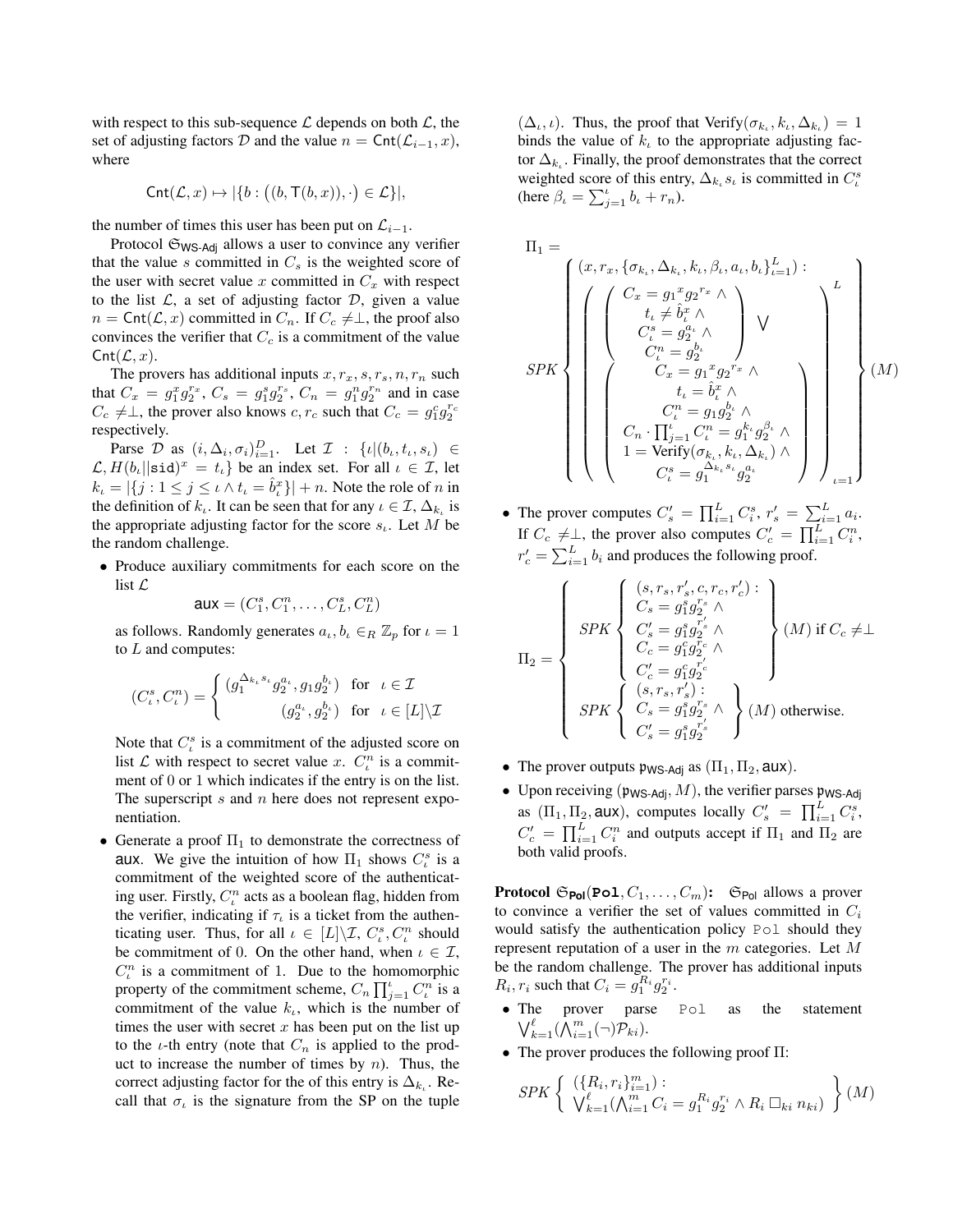where  $\square_{ki} \in \{\geq, <\}$  depending on whether the policy is  $\mathcal{P}_{ki}$  or  $\neg \mathcal{P}_{ki}$ .

- The prover outputs  $\mathfrak{p}_{P_{\text{OL}}}$  as  $\Pi$ .
- Upon receiving  $(\mathfrak{p}_{\text{Score}}, M)$ , the verifier outputs accept if  $\Pi$  is a valid proof.

## 4.4. Our construction of BLACR

#### 4.4.1 Setup

The GM randomly chooses  $\gamma \in R \mathbb{Z}_p$  and computes  $w =$  $h_0^{\gamma}$ . The group secret key is gsk =  $(\gamma)$  and the group public key is  $gpk = (w)$ .

#### 4.4.2 SP Setup

Let *m* be the number of categories. Each SP publishes a unique identity string sid and a set of generators  $g_{\text{sid},}, g_{\text{sid},0}, \ldots, g_{\text{sid},m} \in_R \mathbb{G}_1$ ,  $h_{\text{sid}} \in_R \mathbb{G}_2$  such that  $\psi(h_{\text{sid}}) = g_{\text{sid}}$ . It chooses  $\gamma_{\text{sid}} \in_R \mathbb{Z}_p$ , computes  $w_{\text{sid}} = h_{\text{sid}}^{\gamma_{\text{sid}}}$  and publishes  $w_{\text{sid}}$  as well. Note that they are in fact the verification key of the credential signature scheme with signing key  $\gamma_{\text{sid}}$ . SP also initializes meritlist and blacklist of each category. A meritlist  $\mathcal{L}_i^+$  and blacklist  $\mathcal{L}_i^-$  for category  $c_i$  is a list of tuples  $(\{0,1\}^{\lambda}, \mathbb{G}, [s_{\text{max}}])$ were *s*max is the maximum score associated with a misbehavior or good behavior. The SP also publishes the set of adjusting factors  $\mathcal{D}_i^+$  and  $\mathcal{D}_i^-$  for each category  $c_i$ . For every  $\Delta_i^+ \in \mathcal{D}_k^+$  (resp.  $\Delta_i^- \in \mathcal{D}_k^-$ ), the SP further publishes a signature  $\sigma_i^+$  (resp.  $\sigma_i^-$ ) on the values  $(i, \Delta_i^+)$  (resp.  $(i, \Delta_i^-)$ ). For each *D*, the signatures should be generated using a different key pairs.

#### 4.4.3 Registration

Alice randomly picks a secret number  $x \in_R \mathbb{Z}_p$  and computes  $C_x = \text{CMT}(x)$ . She engages with the GM in protocol  $\mathfrak{S}_{\text{iss}}(C_x)$  and obtains a tuple  $(A, e, y)$  such that  $(A, e, y)$ is a credential signature on *x*. She stores her credential usk  $=(A, e, y, x)$ . We note that x is known only to Alice (i.e., and not the GM).

#### 4.4.4 Normal Lane Authentication

Let pd be the current time period. Recalled that any list presented in this period by the SP will have the form:  $\mathcal{L}^{\diamond}_{i,\mathbf{pd}}\cup$  $\partial_{i,pd}^{\diamond,*}$  where  $\diamond \in \{+, -\}$  for category  $c_i$ . The set of lists  $\mathcal{L}_{i,pd}$  for  $i = 1$  to *m* at the beginning of period pd and the adjusting factors are assumed to be known. So the SP would simply transmit the set  $\partial_{i,pd}^{\diamond,\star}$  to the user.

During an execution of this protocol between a user Alice and the SP, Alice's private input is her credential  $usk = (A, e, x, y).$ 

When the protocol terminates, the SP outputs success or failure, indicating whether the SP should consider the authentication attempt successful. If SP outputs success, Alice's output is  $tk_{pd}$ , which is the express pass token for her to authenticate in the express lane for period  $pd + 1$ .

- 1. *(Challenge.)* The SP sends to Alice the lists for each category, the adjusting factors and a random challenge  $(\partial_{1,\text{pd}}^{+,\tilde{\star}}, \partial_{1,\text{pd}}^{-,\star}, \ldots, \partial_{m,\text{pd}}^{+,\tilde{\star}}, \partial_{m,\text{pd}}^{-,\star}, M)$  as well as the policy Pol.
- 2. *(Inspection.)* Alice parses each list as  $\mathcal{L}_{i}^{\diamond} = \mathcal{L}_{i,pd}^{\diamond} \cup$  $\partial_{i,pd}^{\diamond,*}$  for  $i = 1$  to *m* and  $\diamond \in \{+, -\}$ . She computes  $s_{i,pd}^{\diamond}, s_{i,\partial_{pd}^{*}}^{\diamond}$  which is her weighted-score with respect to list  $\mathcal{L}_{i,pd}^{\circ}$  and  $\partial_{i,pd}^{\circ,*}$  respectively. She computes her reputation  $R_i = s_{i,pd}^+ + s_{i,\partial_{pd}^*}^+ - s_{i,pd}^- - s_{i,\partial_{pd}^*}^-$  and checks if she satisfies the policy Pol. If not, she returns as failure, indicating she is revoked.
- 3. *(Proof Generation.)* If Alice is not revoked, she computes the following commitments, for  $i = 1$  to *m*:

$$
\begin{aligned} C_x &= \text{CMT}(x), \qquad C^{s^+}_{i,\text{pd}} = \text{CMT}(s^+_{i,\text{pd}}),\\ C^{s^+}_{i,\partial^{\star}_{\text{pd}}} &= \text{CMT}(s^+_{i,\partial^{\star}_{\text{pd}}}), \quad C^{n^+}_{i,\text{pd}} = \text{CMT}(n^+_{i,\text{pd}}),\\ C^{s^-}_{i,\text{pd}} &= \text{CMT}(s^-_{i,\text{pd}}), \quad C^{n^-}_{i,\text{pd}} = \text{CMT}(n^-_{i,\text{pd}})\\ C^{s^-}_{i,\partial^{\star}_{\text{pd}}} &= \text{CMT}(s^-_{i,\partial^{\star}_{\text{pd}}}) \end{aligned}
$$

where  $n_{i,\text{pd}}^+$  = Cnt $(x, \mathcal{L}_{i,\text{pd}}^+)$  and  $n_{i,\text{pd}}^-$  =  $\text{Cnt}(x, \mathcal{L}_{i, \text{pd}}^-)$  She also computes a value  $\tau = (b, t) := H(b||\text{sid})^x$ . Here  $b \in_R \{0,1\}^{\lambda}$ is a random value chosen by Alice. She sends  $(C_x, \{C^{s^+}_{i,\text{pd}}, C^{n^+}_{i,\text{pd}}, C^{s^+}_{i,\partial^\star_{\text{pd}}}, C^{s^-}_{i,\text{pd}}, C^{n^-}_{i,\text{pd}}, C^{s^-}_{i,\partial^\star_{\text{pd}}}\}_{i=1}^m, \tau),$ along with a proof  $\overline{\Pi}$  such that these values are correctly formed and that Pol evaluates to 1. Define  $C_i$  for  $i = 1$  to  $m$  as  $\frac{{C_{i,\text{pd}}^{\text{s}}}{{C_{i,\text{pd}}^{\text{s}}}{C_{i,\text{pd}}^{\text{s}}}}$ . Note that both party can compute  $C_i$  locally. The proof  $\Pi$  is carried out through executions of the following protocols.

- Execute protocol  $\mathfrak{S}_{\text{Siq}}(C_x)$  to assure the SP that Alice is in possession of a credential signature  $(A, e, y)$  on a secret value x, which is committed in  $C_x$ .
- Execute  $\mathfrak{S}_X(C_x, t, H(b||\text{sid}))$  to assure the SP  $\log_{H(b||\text{sid})} t = x$  and *x* is committed in  $C_x$ .
- Execute  $\mathfrak{S}_{\mathsf{WS\text{-}Adj}}(C_x, C_{i,pd}^s, C_{i,pd}^n, 1, \mathcal{L}_{i,pd}^{\diamond}, \mathcal{D}_i^{\diamond})$ for  $i = 1$  to  $m, \diamond \in \{+, -\}$  to assure the SP all  $C_{i,pd}^{s^{\diamond}}$ ,  $C_{i,pd}^{n^{\diamond}}$  are correctly formed. Note that 1 represents a commitment of 0.
- Execute  $\mathfrak{S}_{\textsf{WS\text{-}Adj}}(C_x, C^s_{i, \partial_{\textsf{pd}}^*}, \perp, C^n_{i, \textsf{pd}}, \partial_{i, \textsf{pd}}^{\diamond, \star}, \mathcal{D}_i^{\diamond})$ for  $i = 1$  to  $m, \diamond \in \{+, -\}$  to assure the SP all  $C_{i,\partial_{\text{pd}}^{\star}}^{s^{\diamond}}$  is correctly formed.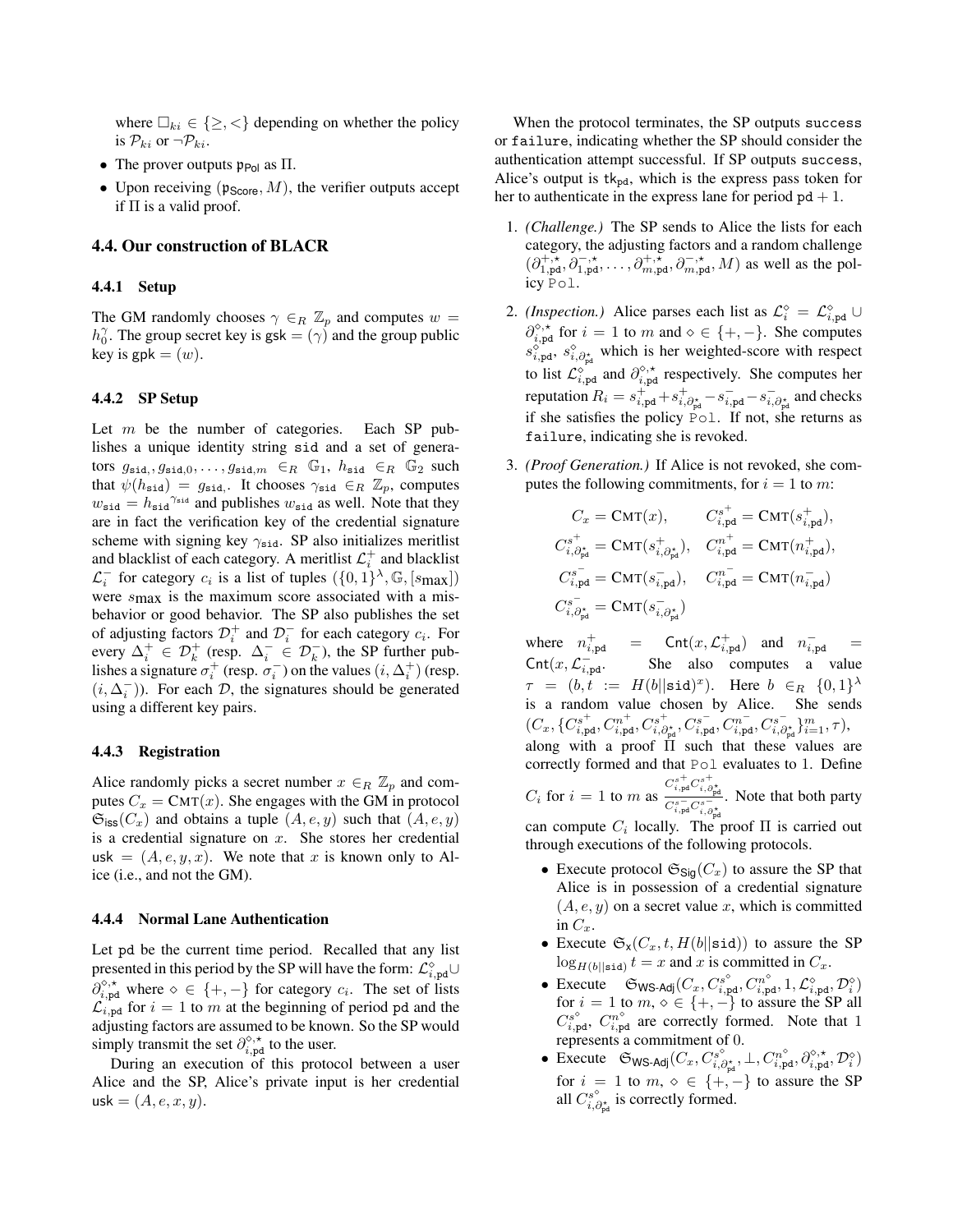• Execute  $\mathfrak{S}_{Pol}(Pol, C_1, \ldots, C_m)$  to ensure that the set of reputations of each category committed in  $C_i$  satisfies the policy Pol.

The SP outputs success if and only if the proof  $\Pi$ is a valid proof. The SP stores ticket  $\tau$  extracted from the transcript, along with information logging Alice's activity within the authenticated session. If the SP outputs success, the SP issues the express pass  $tk_{pd}$  for the user by executing protocol  $\mathfrak{S}_{\text{ISS}}(C_x, C_{1,pd}^{s^+}, C_{1,pd}^{n^+}, C_{1,pd}^{s^-}, C_{1,pd}^{n^-}, \ldots,$  $C^{s^+}_{m,pd}$ ,  $C^{n^+}_{m,pd}$ ,  $C^{s^-}_{m,pd}$ ,  $C^{n^-}_{m,pd}$ ) with Alice to issue a signature  $\sigma_x$  on values  $(x, s_{1,pd}^+, n_{1,pd}^+, s_{1,pd}^-, n_{1,pd}^-, \ldots, s_{m,pd}^+, n_{m,pd}^+,$  $s_{m,pd}^{-}$ ,  $n_{m,pd}^{-}$ ). Alice stores  $(\sigma_x, s_{1,pd}^{+}, n_{1,pd}^{+}, s_{1,pd}^{-}, n_{1,pd}^{-})$  $\dots$ ,  $s_{m,pd}^+$ ,  $n_{m,pd}^+$ ,  $s_{m,pd}^-$ ,  $n_{m,pd}^-$ ) as her express pass tk<sub>pd</sub>.

## 4.4.5 Express Lane Authentication

We describe the difference with normal lane authentication. Let pd be the current time period. Suppose Alice has an express pass  $tk_{pd-1}$ . Let the current list be  $\mathcal{L}^{\diamond}_{i,\texttt{pd}} = \mathcal{L}^{\diamond}_{i,\texttt{pd}-1} \cup \partial^{\diamond}_{i,\texttt{pd}-1} \cup \partial^{\diamond,\star}_{i,\texttt{pd}}.$ 

- 1. *(Challenge.)* Same as normal lane.
- 2. *(Inspection.)* Alice parses each list as  $\mathcal{L}_{i}^{\diamond} = \mathcal{L}_{i,pd-1}^{\diamond} \cup$  $\partial_{i,pd-1}^{\diamond} \cup \partial_{i,pd}^{\diamond,*}$  for  $i = 1$  to *m* and  $\diamond \in \{+, -\}$ . Again, she returns failure if she is revoked.
- 3. *(Proof Generation.)* If Alice is not revoked, she computes the following commitments, for  $i = 1$  to  $m$ ,  $\diamond \in \{+, -\}$ :

$$
C_x = \text{CMT}(x), \qquad C_{i, \text{pd}-1}^s = \text{CMT}(s_{i, \text{pd}-1}^\diamond)
$$
  
\n
$$
C_{i, \partial_{\text{pd}-1}}^s = \text{CMT}(s_{i, \partial_{\text{pd}-1}}^\diamond), \qquad C_{i, \partial_{\text{pd}}^*}^s = \text{CMT}(s_{i, \partial_{\text{pd}}^*}^\diamond)
$$
  
\n
$$
C_{i, \text{pd}-1}^n = \text{CMT}(n_{i, \text{pd}-1}^\diamond), \qquad C_{i, \text{pd}}^n = \text{CMT}(n_{i, \text{pd}}^\diamond)
$$

where  $n_{i}^{\diamond}$  = Cnt $(x, \mathcal{L}_{i}^{\diamond})$ . She also computes a value  $\tau = (b, t) = H(b||\text{sid})^x$ . Here  $b \in_R \{0, 1\}^{\lambda}$  is a random value chosen by Alice. She sends all the commitments and  $\tau$ , along with a proof  $\Pi$  such that these values are correctly formed and that Pol evaluates to  $C^{s}_{i,\mathrm{pd}-1} C^{s+}_{i,\partial_{\mathrm{pd}-1}} C^{s+}_{i,\partial_{\mathrm{pd}}^{\star}}$ .

1. Define 
$$
C_i
$$
 for  $i = 1$  to  $m$  as  $\frac{R_i \cdot \mathbf{p} \cdot \mathbf{q}}{C_{i, \mathbf{p} \cdot \mathbf{q}}^s C_{i, \mathbf{p} \cdot \mathbf{q}}^s C_{i, \mathbf{p} \cdot \mathbf{q}}^s}$ .  
Note that both party can compute  $C_i$  locally.

The proof  $\Pi$  is carried out through executions of the following protocols.

• Execute protocol  $\mathfrak{S}_{\mathsf{Sig}}(C_x)$  to assure the SP that Alice is in possession of a credential signature  $(A, e, y)$  on a secret value x, which is committed in  $C_x$ .

- Execute protocol  $\mathfrak{S}_{\mathsf{Sig}}(C_x, C_{1,\mathsf{pd}-1}^{s^+}, C_{1,\mathsf{pd}-1}^{n^+})$  $C_{1,pd-1}^{s^-},$   $C_{1,pd-1}^{n^-},$   $\ldots$ ,  $C_{m,pd-1}^{s^+},$   $C_{m,pd-1}^{n^+},$  $C^{s^-}_{m,pd-1}$ ,  $C^{n^-}_{m,pd-1}$ ) to assure the SP that Alice is in possession of an express pas  $tk_{pd-1}$ .
- Execute  $\mathfrak{S}_X(C_x, t, H(b||\text{sid}))$  to assure the SP  $\log_{H(b||\text{sid})} t = x$  and *x* is committed in  $C_x$ .
- Execute  $\mathfrak{S}_{\textsf{WS-Adj}}(C_x, C^s_{i, \partial_{\text{pd}-1}}, C^n_{i, \partial_{\text{pd}-1}}, 1, \partial^\diamond_{i, \text{pd}-1},$  $\mathcal{D}_{i}^{\diamond}$  ) for  $i = 1$  to *m*,  $\diamond \in \{+, -\}$  to assure the SP all  $C_{i,\partial_{\text{pd}-1}}^{s^{\circ}}, C_{i,\partial_{\text{pd}-1}}^{n^{\circ}}$  are correctly formed. Note that 1 represents a commitment of 0.
- Execute  $\mathfrak{S}_{\textsf{WS-Adj}}(C_x, \, C^{s^{\diamond}}_{i, \partial_{\textsf{p} \textsf{d}}} , \, \bot, \, C^{n^{\diamond}}_{i, \textsf{pd}}, \, \partial^{\diamond, \star}_{i, \textsf{pd}}, \, \mathcal{D}^{\diamond}_i)$ for  $i = 1$  to  $m, \circ \in \{+, -\}$  to assure the SP all  $C^{s^{\diamond}}_{i,\partial_{\mathbb{P}^d}}$  is correctly formed.
- Execute  $\mathfrak{S}_{Pol}(Pol, C_1, \ldots, C_m)$  to ensure that the set of reputations of each category committed in *C<sup>i</sup>* satisfies the policy Pol.

Again, the SP outputs success if and only if the proof  $\Pi$  is a valid proof. The express pass tk<sub>pd</sub> is issued for the user by executing protocol  $\mathfrak{S}_{\text{ISS}}$ . Both party can computes locally the commitment  $C_{i,pd}^{s^{\circ}}$  as  $C_{i,pd-1}^{s^{\circ}} C_{i,\partial_{pd-1}}^{s^{\circ}}$  and  $C_{i,\text{pd}}^{n^{\diamond}} = C_{i,\text{pd}-1}^{n^{\diamond}} C_{i,\partial_{\text{pd}-1}}^{n^{\diamond}}.$ 

#### 4.4.6 List management

These algorithms are all very simple and efficient. *Extract*( $\varpi$ ) returns ticket  $\tau$  in the input transcript  $\varpi$ .  $Add(L, (\tau, s))$  returns list *L'*, which is the same as the input list *L*, except with the input tuple  $(\tau, s)$  appended to it.

#### 4.5. Security analysis

BLACR possesses mis-authentication resistance, authenticity, anonymity and non-frameability. As mentioned earlier, we describe the formal security model and the proof of security of BLACR in the appendix.

#### 5. Performance Evaluation

We demonstrate the practicality of BLACR and compare it to both BLAC and PEREA. First we compare the asymptotic complexities, and then provide a detailed quantitative analysis of the schemes.

### 5.1. Complexity analysis

As summarized in Table [1,](#page-10-0) the asymptotic complexity of BLACR-Normal is the same as BLAC. Generating the proofs takes  $O(L)$  time for the user in BLAC and BLACR-Normal, and  $O(K\Delta_L)$  in PEREA as each witness must be updated  $\Delta_L$  times. *K* is the size of the revocation window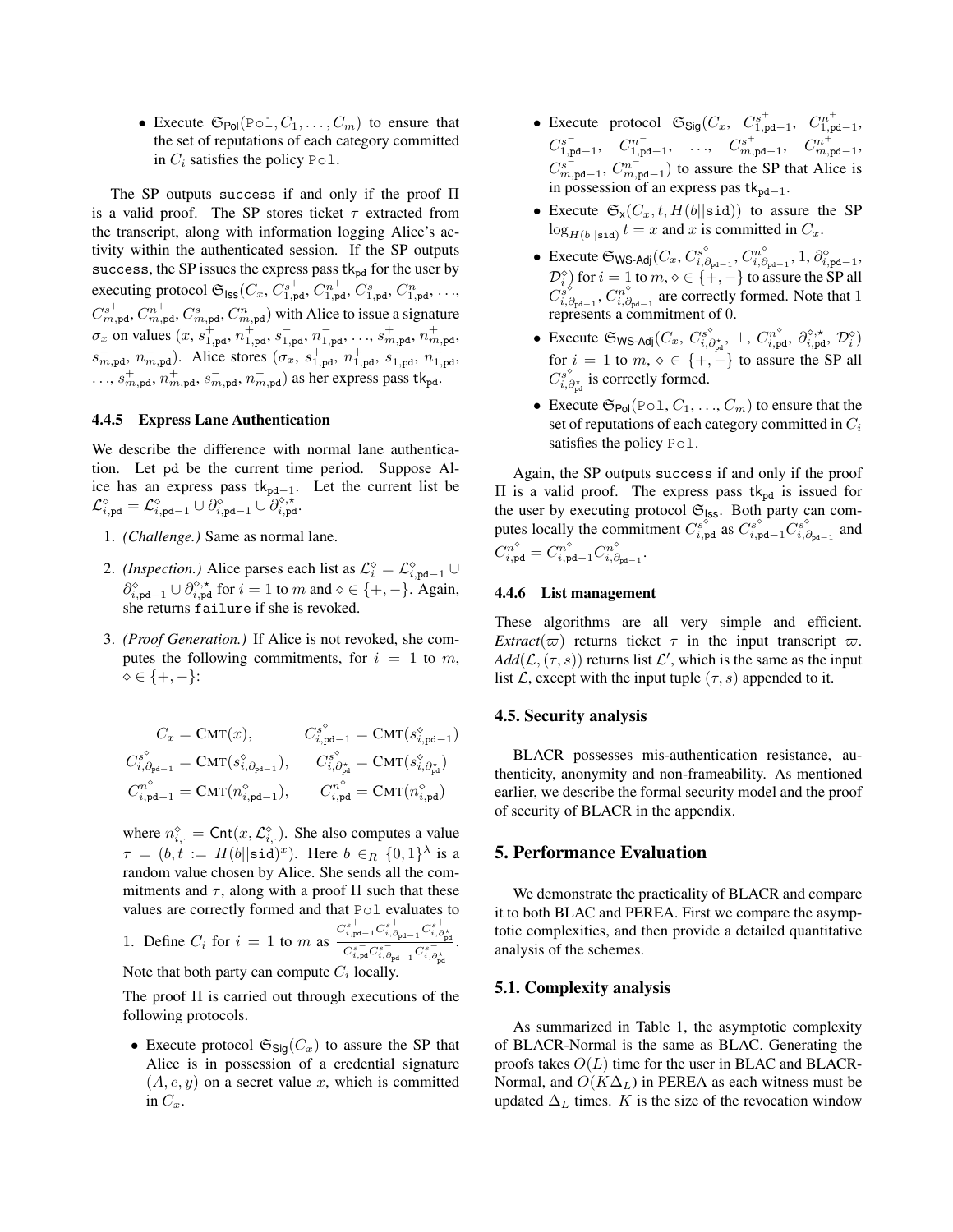| <b>Schemes</b>       | Communication                       |                                                              | Computation                                                  |  |                                                              |                                                              |
|----------------------|-------------------------------------|--------------------------------------------------------------|--------------------------------------------------------------|--|--------------------------------------------------------------|--------------------------------------------------------------|
|                      | Downlink                            | Uplink                                                       | User (Check+Prove)                                           |  |                                                              | Server                                                       |
| <b>BLAC/EPID</b>     | O(L)                                | O(L)                                                         | O(L)                                                         |  | O(L)                                                         | $\overline{O(L)}$                                            |
| <b>PEREA</b>         | O(L)                                | O(K)                                                         | O(L)                                                         |  | $O(K\Delta_L)$                                               | O(K)                                                         |
| <b>BLACR-Normal</b>  | O(L)                                | O(L)                                                         | O(L)                                                         |  | O(L)                                                         | O(L)                                                         |
| <b>BLACR-Express</b> | $O( \partial_{\text{nd}}^{\star} )$ | $O( \partial_{\text{pd}-1} + \partial^{\star}_{\text{pd}} )$ | $O( \partial_{\text{pd}-1} + \partial_{\text{nd}}^{\star} )$ |  | $O( \partial_{\text{pd}-1} + \partial_{\text{nd}}^{\star} )$ | $O( \partial_{\text{pd}-1} + \partial_{\text{nd}}^{\star} )$ |

<span id="page-10-0"></span>**Table 1. Asymptotic Complexities of Authentication**

(the number of authentications before which a misbehavior must be caught to result in a revocation), and  $\Delta_L$  is the number of new entries on the blacklist since the user's previous authentication. Verifying the proofs also takes  $O(L)$ at the SP for BLAC/EPID and BLACR-Normal, whereas PEREA requires only *O*(*K*) computation at the server. For BLACR-Express, the complexities depend on the number of new entries in the previous time period  $(\partial_{pd-1})$  and the current time period  $(\partial_{\text{pd}}^{\star})$ .

The downlink communications complexity is linear in the size of the list in all schemes. The uplink communication complexities are the same as the computational complexities at the server:  $O(K)$  for PEREA,  $O(L)$  for BLAC/EPID/BLACR-Normal and  $O(|\partial_{\text{pd}-1} + \partial_{\text{pd}}|)$  for BLACR-Express.

#### 5.2. Quantitative analysis

Data transfer The various communication costs for BLACR are given in Table [2.](#page-11-0) For our analysis we make the following assumptions: the score of each entry is represented with 5 bits, the threshold with 10 bits, and we assume the adjusting factors are treated as a public parameter. Following the suggested parameters [\[4\]](#page-13-9) to give a security level of 112 bits for BLAC, we set the security parameter to 249, i.e., we assume  $p$  is a 249-bit prime. Under optimal conditions, elements in  $\mathbb{Z}_p$  and  $|\mathbb{G}_1|$  would be 249 and 250 bits respectively. Currently we use 281 bits for  $|\mathbb{G}_1|$ because that is the closest matching curve in the PBC library. The constant  $\ell$  is the number of conjunctive clauses in the policy in BLACR. Further, we assume each of these clauses involves all *m* categories and thus each policy consists of  $\ell m$  sub-policies. We assume  $\ell = 10, m = 10$  in our analysis, and that the lists for each category are equal in size. Downloading a list of 5,000 entries is under 325KB and a full normal lane authentication requires uploading a proof of size less than 4MB. Assuming that only 2% of the 5,000 entries are new, express lane authentication requires a download and upload of size less than 6.5KB and 123KB respectively, which is a considerable savings. Nevertheless, since the transfer sizes for normal lane authentication are similar to uploading standard JPEG images (and cost on the order of millicents based on current Amazon EC2 pricing), we deem the data transfer sizes to be acceptable.

Computation Table [4](#page-12-1) outlines the number of multi-based exponentiations (EXPs) as a measure of time complexity of BLAC, PEREA and BLACR, with and without precomputation, i.e., the pre-processing that can be done by the user before seeing the lists. Fortunately, in BLACR a significant amount of work can be pre-computed by the user and that results in low latencies at the user as we show in Figure [2.](#page-12-2) Let *L* be the size of the blacklist in BLAC and PEREA. Assume *A* is the number of tickets that do not belong to the user. For our evaluation of BLACR, we assume there are  $\ell$ sub-policies and that both the meritlist and blacklist in each sub-policy are of size  $L/(2\ell)$ . Assume  $\zeta$  is the fraction of tickets that belong to the user and that they are distributed evenly across all the meritlist or blacklist.  $\Delta_L$  represents the change of the list from the last time the user authenticates. Both BLAC and BLACR show significant improvement in performance if the XDH assumption is made, and thus we make this assumption in our performance analysis.

The benchmarks shown in Table [3](#page-11-1) are obtained on a Lenovo X200s with an Intel Core 2 Duo CPU L9400 and 4GB RAM running Windows Vista as the host. We used Oracle VirtualBox 4.0.4 to emulate a guest machine of 512MB RAM running Ubuntu 10.10. Timings of *E*1, *ET*, *EG*, and *P* are obtained using test code based on the Pairing-Based Cryptography (PBC) library<sup>[2](#page-10-1)</sup> (version 0.5.11) based on the type D pairing parameter, with  $|p| = 249$ , bundled with the PBC library. The following table summarizes our experimental results. For *EN*1 and *EN*2 the test code is written in C based on the MIRACL library<sup>[3](#page-10-2)</sup> (version 5.4.2). The modulus *N* is taken to be 4593 bits. The small exponent is taken to be 224 bits. The computation for an authentication in BLACR is highly parallelizable. In fact, all the work with respect to each entry in the list can be done independently. Thus, the system scales well with the increase in the number of cores in the CPU and our subsequent analysis assumes this scalability. Since 8-core server configurations are standard today, we assume such servers at the SPs. Likewise, 4-core desktops and laptops are becoming more commonplace, and we assume such configurations at the user.

*What is practical?* For a heavily loaded SP such as Wikipedia, the English webpages are updated at the rate of about 120 edits/minute. $4$  Absent any clear guideline, we assume 20% of these edits may come from users desiring

<span id="page-10-1"></span><sup>2</sup><http://crypto.stanford.edu/pbc/>

<span id="page-10-2"></span><sup>3</sup><http://www.shamus.ie/>

<span id="page-10-3"></span><sup>4</sup>http://stats.wikimedia.org/EN/PlotsPngDatabaseEdits.htm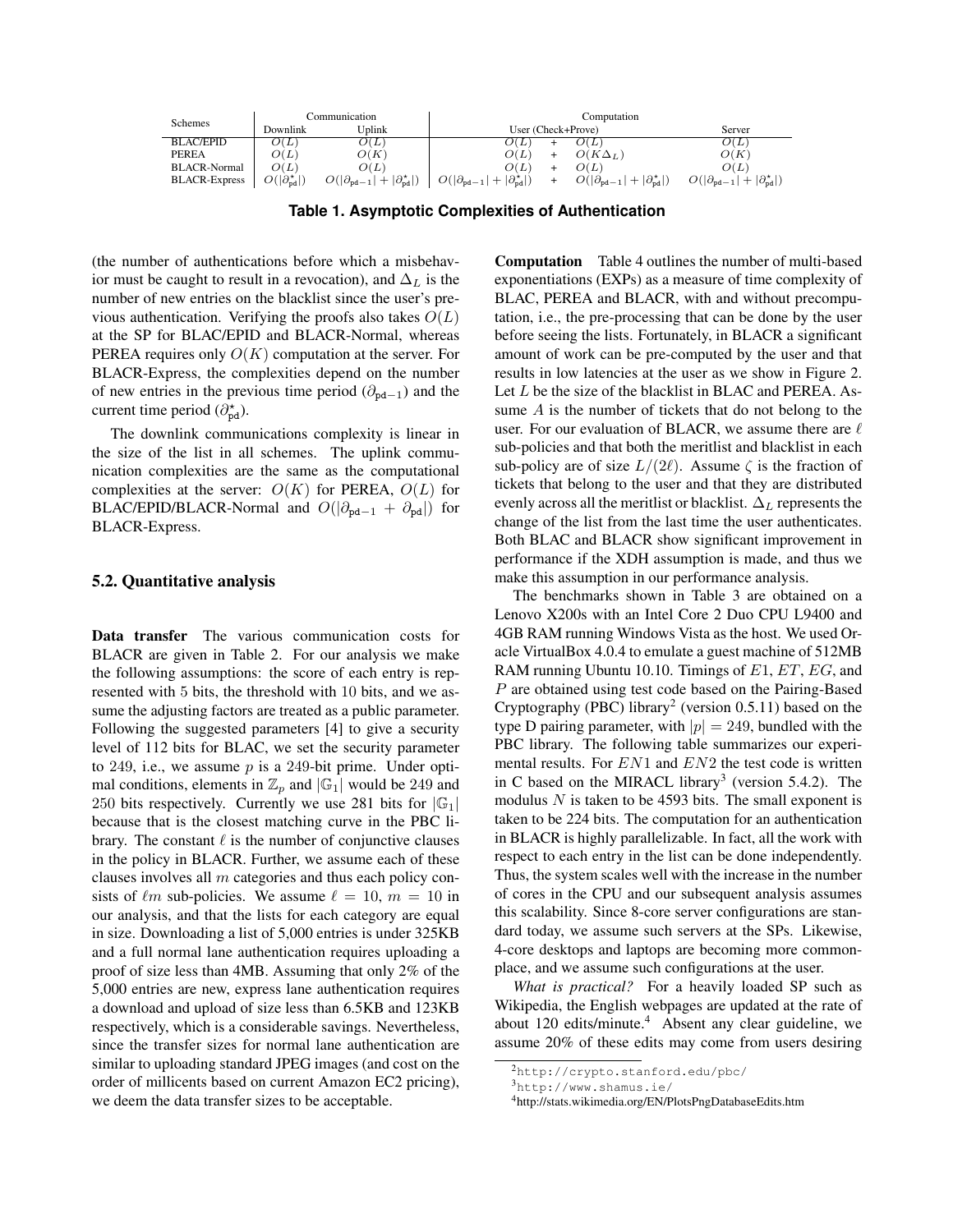| <b>Schemes</b> | Protocol | Downlink                                                        | Uplink                                                                                                                                                                                                      |
|----------------|----------|-----------------------------------------------------------------|-------------------------------------------------------------------------------------------------------------------------------------------------------------------------------------------------------------|
|                |          | BLACR-Weighted   Authentication-Normal $(504( L ) + 1994)$ bits | $(6479( L ) + 2741\ell m + 5484m + 3740)$ bits                                                                                                                                                              |
|                |          |                                                                 | BLACR-Weighted   Authentication-Express   $(504( \partial_{\text{pd}-1} + \partial_{\text{nd}}^{*} )+1994)$ bits   $(6479( \partial_{\text{pd}-1} + \partial_{\text{nd}}^{*} )+2741\ell m+7476m+5983)$ bits |

| Operations            | Legend          | Mode                                    | Time       |
|-----------------------|-----------------|-----------------------------------------|------------|
| $\mathbb{G}_1$ -EXP   | E1              | Multi-based EXP                         | 5.891 ms   |
|                       | EP1             | With/Pre-Processing (fixed single base) | 0.784ms    |
| $\mathbb{G}_2$ -EXP   | E2              | Multi-based EXP                         | 44.433ms   |
|                       | EP <sub>2</sub> | With/Pre-Processing (fixed single base) | 6.278ms    |
| $\mathbb{G}_{T}$ -EXP | ET              | Multi-based EXP                         | 12.035ms   |
|                       | <b>EPT</b>      | With/Pre-Processing (fixed single base) | 2.015ms    |
| Pairing               | P               | Normal                                  | 40.373ms   |
|                       | PP              | With/Pre-Processing (one input fixed)   | 32.892ms   |
| $EXP$ modulo $N$      | EN1             | Small Exponent (Without/Pre-Processing) | $40.64$ ms |
|                       | EN <sub>2</sub> | With/Pre-Processing (fixed base)        | 89.63ms    |

<span id="page-11-0"></span>**Table 2. Space Complexities of BLACR**

<span id="page-11-1"></span>**Table 3. Benchmark of different operations**

strong anonymity, and *our main goal is to support authentications at the rate of about 25 authentications/minute at the SP for active users and about 1 authentication/minute for inactive users.* A secondary goal is to keep authentication latencies low at the user. We deem tens of seconds of computation per authentication is reasonable for users.

In our analysis we show that around 5,000 entries on the blacklist is a reasonable tradeoff because normal-lane users can be authenticated in about a minute, and most authentications take place in the express lane in a couple of seconds (assuming only 2% of the entries have changed since the last authentication). Given this tradeoff, we expect servers to trim their blacklists and meritlists to noteworthy bad and good behaviors. Larger sites (e.g., Wikipedia) will need to focus on egregious violations or particularly rewarding behaviors, while smaller sites (e.g., organizations such as a large university) can penalize/reward many more behaviors. Scalability is maintained by tuning what degrees of good/bad behaviors make it on the list and how many servers the provider is willing to purchase (costs scale as O(L)). As discussed in Section [6,](#page-12-0) we can assume that most users are in the express lane, and that the SP can limit the number of authentications accepted in the normal lane to maintain a high throughput of authentications.

*Performance at the SP.* As we can see in Figure [2\(a\),](#page-12-3) for 3,000–5,000 entries on the blacklist/meritlist, authentication in BLACR-Normal takes 51–84 seconds using an 8 core server (to give a baseline idea of cost, a fully-reserved instance of such a server on Amazon EC2 would cost around \$2,500/year including data transfer costs). Authentication in BLACR-Express would on the other hand support about 26–38 anonymous authentications/minute. For comparison, BLAC can support about 16–26 authentications/minute. We also see that PEREA-Naughtiness (the closest analog to BLACR) has authentication times independent of the size of the blacklist but linear in the revocation window  $K$ . For  $K = 10$ , the authentication rate is about 23 authentications/minute. Thus BLACR-Express actually outperforms all existing schemes, with the tradeoff that users in the normal lane take about a minute to authenticate.

*Performance at the user.* For the computation at the user we show the costs are reasonable because users can precompute several values before authentication. In Figure [2\(b\)](#page-12-4) we can see that in BLACR-Normal with precomputation users would expect only a 13.3–22.1 second delay per authentication, and a 4.5–7.4 second delay in BLAC with 3,000– 5,000 blacklist/meritlist entries. BLACR-Express on the other hand would take only 0.3–0.48 seconds. In comparison, PEREA takes much longer at the user (PEREA trades off efficient verification at the SP for more work at the user). For  $K = 10$ , and with 3,000–5,000 blacklist/meritlist entries, authentication takes around 22.4–26.9 seconds. Thus BLACR performs well on the user side, and BLACR-Express vastly outperforms all other schemes.

*Practical considerations.* If server costs must be kept low, and if the SP desires to have much larger blacklists, then PEREA with naughtiness offers a reasonable alternative at the cost of some accountability—misbehaving users must be identified within the revocation window, otherwise they get away with the misbehavior. Importantly, PEREA can apply reputation only to the last *K* authentications of a user. On the other hand, with BLACR we demonstrate that the costs are reasonable for several thousand entries in total on the meritlists and blacklists and the revocation guarantees are much stronger (a user's misbehavior can be identified at any time, days or months later, and the user can still be revoked). Also, the reputation-based anonymous revocation of BLACR offers a much richer language for revocation than PEREA with naughtiness. Finally, SPs willing to spend say \$10,000/year on four 8-core servers and data transfer costs would be able to support 20,000 blacklist/meritlist entries, which we posit is large enough for most settings.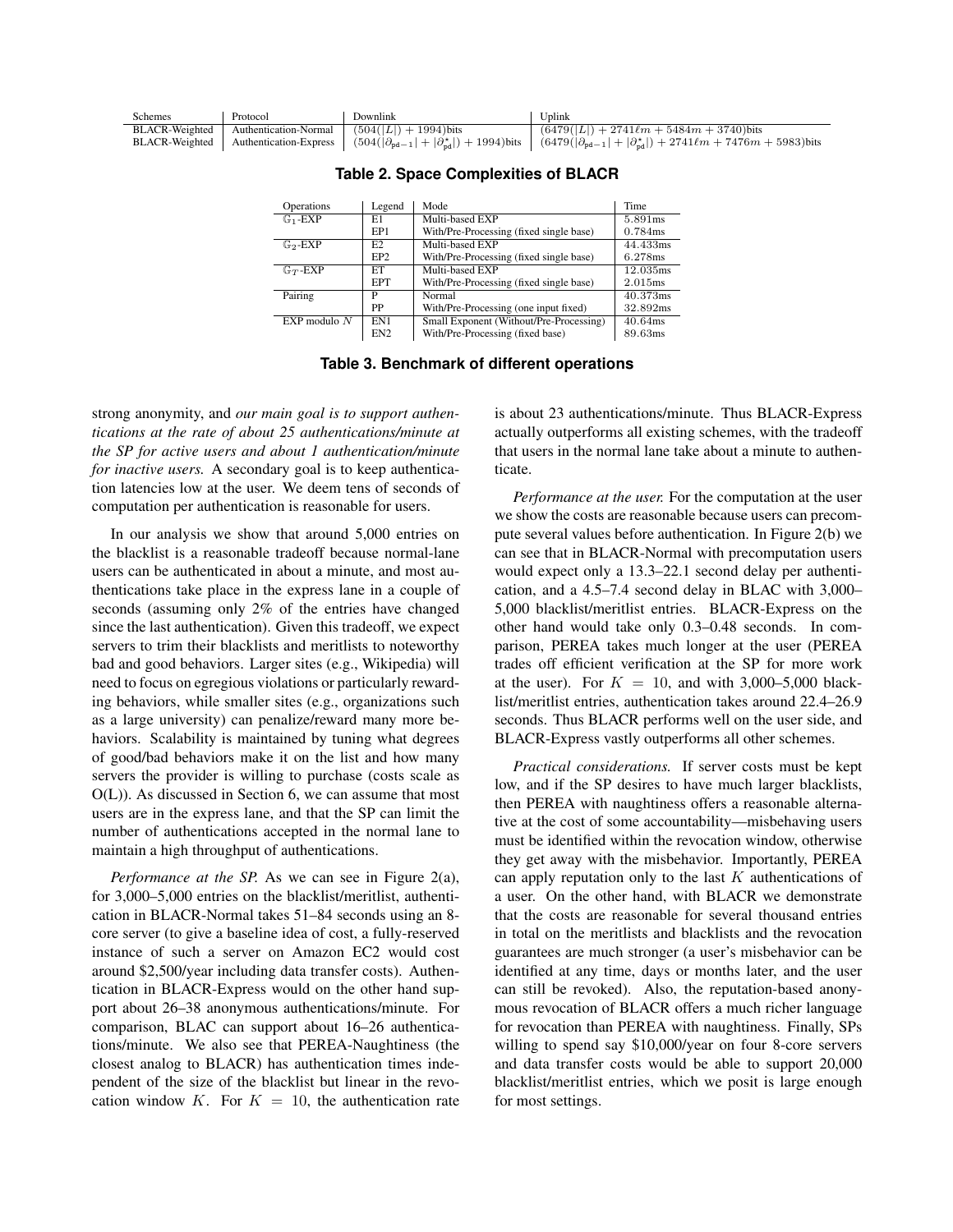| Schemes                | Parties                  | Computation                                                                            |
|------------------------|--------------------------|----------------------------------------------------------------------------------------|
| <b>BLAC</b>            | User                     | $(2L + 8)E1 + 2ET + 1P$                                                                |
| (XDH Assumption made)  | User (w/pre-computation) | 2LE1                                                                                   |
|                        | SP                       | $(L+5)E1 + 2ET + 2P$                                                                   |
| <b>BLACR Normal</b>    | User                     | $(3-\zeta)L$ El + $((27-\zeta)L + 11\ell m + 22m + 18)$ EP1 +                          |
|                        |                          | $((5-4\zeta)L + \ell m + 4m + 1)EPT + 1P(L + \ell m + 1)PP$                            |
|                        | User (w/pre-computation) | $(3 - \zeta)L$ E1 + 1EPT + 1P                                                          |
|                        | <b>SP</b>                | $(12L + 3\ell m + 8m + 5)E1 + 4m EPI + (5L + 5\ell m + 5)EPT +$                        |
|                        |                          | $(L + \ell m + 1)P + (2L + 2\ell m + 2)E$ P2                                           |
| <b>BLACR Express</b>   | User                     | $(3-\zeta)\Delta_L$ )E1 + $((27-\zeta)\Delta_L + 11\ell m + 40m + 30)$ EP1 +           |
|                        |                          | $(5-4\zeta)\Delta_L + \ell m + 4m + 2$ ) EPT + 1P $(\Delta_L + \ell m + 2)$ PP         |
|                        | User (w/pre-computation) | $(3 - \zeta)L$ E1 + 1EPT + 1P                                                          |
|                        | <b>SP</b>                | $(12\Delta_L + 3\ell m + 12m + 7)$ E1 + 4m EP1+ $(5\Delta_L + 5\ell m + 4m + 9)$ EPT + |
|                        |                          | $(\Delta_L + \ell m + 2)P + (2\Delta_L + 2\ell m + 4)EP2$                              |
| PEREA (w/ Naughtiness) | User                     | $[(A+1)\Delta_L]$ EN1 + [16 $K + \lceil \frac{K-1}{2} \rceil + 12$ ]EN2                |
|                        | <b>SP</b>                | $[15K + \lceil \frac{K}{2} \rceil + 8]EN2$                                             |

<span id="page-12-1"></span>**Table 4. Complexities analysis for BLAC, PEREA, and BLACR (**⇣ **is the fraction of entries belongs to** the user in the list)  $\Delta_L = \partial_{\mathtt{pd}-1}\cup\partial_{\mathtt{pd}}^\star$ 

<span id="page-12-3"></span>

(a) Authentication time at the SP. The horizontal curves correspond to PEREA, which is linear in *K* and not *L*.

<span id="page-12-4"></span>

#### <span id="page-12-2"></span>**Figure 2. Estimated authentication times at the SP and User and the cost for the SP.**

## <span id="page-12-0"></span>6. Discussion

The authors of BLAC and PEREA already discuss the issues of rate-limiting authentications (all schemes need a standard rate-limiting scheme to limit the number of misbehaviors a user can perform before getting caught), concurrent sessions (standard techniques that can be used to limit users to one session at a time), timing attacks (as with other schemes, all users should wait for a standard amount of time to authenticate to avoid fingerprinting attacks), and Sybil attacks (all schemes must ensure users get only one credential). Here we discuss the following pertinent issues:

*Express lane* We assume there exists a subset of *active users* who can benefit from express lane authentication. In practical deployments, however, one could assume that *all* *users* are active by requiring them to refresh their credential for every time period. This refreshing can be accomplished by client software, much like an "auto update" check performed by popular software applications and operating systems. In this case the slow lane can still be used as a fallback mechanism, but the expected mode of operation is of much higher performance at the SP.

*Unblacklisting* Forgiving misbehaviors means that entries need to be removed from the blacklist. Removing entries invalidates the reputation proofs of express lane tokens, and thus all users must authenticate via the normal lane following unblacklisting. We assume such unblacklisting is performed at much larger epochs compared to the granularity of time periods. We also note that our policy-based approach allows users to perform other good actions at the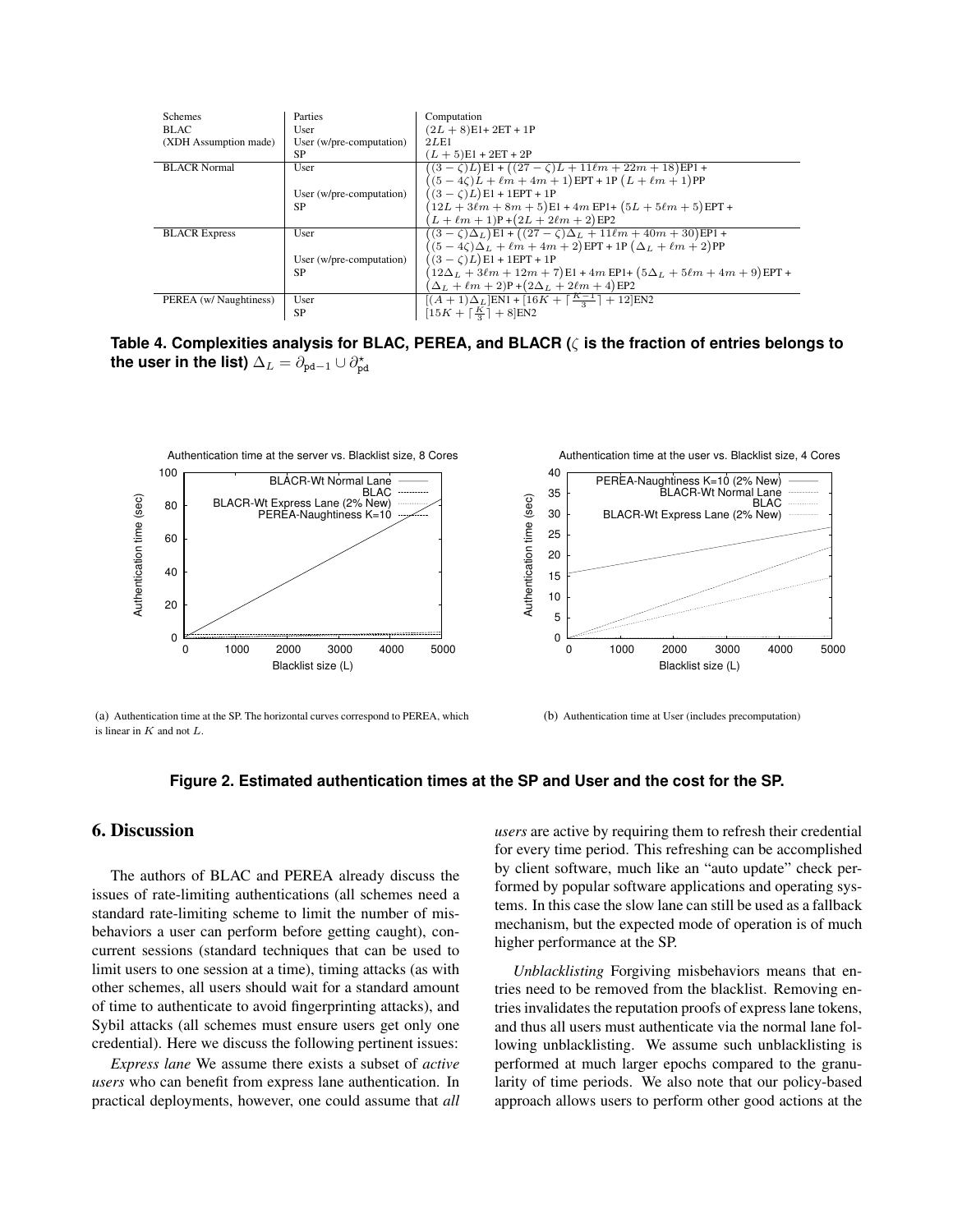site to increase their reputation in order to gain access the SP again.

*Efficient authentication* We have already argued that BLACR is efficient enough for real-world deployments. Nevertheless, recent TTP-based schemes such as Nymble [\[20,](#page-14-3) [33\]](#page-14-4), Nymbler [\[19\]](#page-13-7), and Jack [\[23\]](#page-14-5) aim to make the authentications as fast as possible (to the order of micro and milliseconds) at the SP. While BLACR cannot compete to be faster than such schemes, BLACR (and BLAC, EPID, and PEREA) offer the benefit of being TTP-free. Thus certain applications may require an extremely low impact on the SP, and the users may be willing to use TTP-based schemes given no other choice.

## 7. Conclusions

Several anonymous authentication schemes with varying degrees of accountable anonymity have been proposed in the past. In our work we focus on the paradigm of TTP-free schemes that offer both subjective blacklisting (where misbehaviors need to be flagged by humans) and anonymous revocation (where users can be blocked without knowing who they are). In this paradigm, more research is needed on the policy side, where service providers can articulate various forms of misbehaviors (or good behaviors) of anonymous users and thus deny access not on simple count-based policies but with a richer language. We make a step in this direction by generalizing TTP-free "reputation-based anonymous revocation", and open several possibilities for future improvements in this line of research.

#### Acknowledgments

We thank the late Patrick P. Tsang for his work on BLAC and PEREA, which provided inspiration for the ideas in this paper. We also thank the anonymous reviewers for their comments.

## References

- <span id="page-13-1"></span>[1] G. Ateniese, J. Camenisch, M. Joye, and G. Tsudik. A practical and provably secure coalition-resistant group signature scheme. In *CRYPTO*, volume 1880 of *Lecture Notes in Computer Science*, pages 255–270. Springer, 2000.
- <span id="page-13-4"></span>[2] G. Ateniese, D. X. Song, and G. Tsudik. Quasi-efficient revocation in group signatures. In *Financial Cryptography*, volume 2357 of *Lecture Notes in Computer Science*, pages 183–197. Springer, 2002.
- <span id="page-13-16"></span>[3] M. H. Au, W. Susilo, and Y. Mu. Constant-size dynamic *k*-TAA. In *SCN*, volume 4116 of *Lecture Notes in Computer Science*, pages 111–125. Springer, 2006.
- <span id="page-13-9"></span>[4] M. H. Au, P. P. Tsang, and A. Kapadia. PEREA: Towards practical TTP-free revocation in anonymous authentication. *To appear in ACM Transactions on Information and System Security*. Also appears as Indiana University Bloomington Technical Report TR688, July 2011 [https://www.cs.indiana.edu/cgi-bin/](https://www.cs.indiana.edu/cgi-bin/techreports/TRNNN.cgi?trnum=TR688) [techreports/TRNNN.cgi?trnum=TR688](https://www.cs.indiana.edu/cgi-bin/techreports/TRNNN.cgi?trnum=TR688).
- <span id="page-13-13"></span>[5] M. Bellare and P. Rogaway. Random oracles are practical: A paradigm for designing efficient protocols. In *ACM Conference on Computer and Communications Security*, pages 62–73, 1993.
- <span id="page-13-2"></span>[6] D. Boneh, X. Boyen, and H. Shacham. Short group signatures. In *CRYPTO*, volume 3152 of *Lecture Notes in Computer Science*, pages 41–55. Springer, 2004.
- <span id="page-13-5"></span>[7] D. Boneh and H. Shacham. Group signatures with verifierlocal revocation. In *ACM Conference on Computer and Communications Security*, pages 168–177. ACM, 2004.
- <span id="page-13-8"></span>[8] E. Brickell and J. Li. Enhanced privacy ID: a direct anonymous attestation scheme with enhanced revocation capabilities. In *WPES*, pages 21–30. ACM, 2007.
- <span id="page-13-18"></span>[9] J. Camenisch, R. Chaabouni, and A. Shelat. Efficient protocols for set membership and range proofs. In *ASIACRYPT*, volume 5350 of *Lecture Notes in Computer Science*, pages 234–252. Springer, 2008.
- <span id="page-13-6"></span>[10] J. Camenisch and A. Lysyanskaya. Dynamic accumulators and application to efficient revocation of anonymous credentials. In *CRYPTO*, volume 2442 of *Lecture Notes in Computer Science*, pages 61–76. Springer, 2002.
- <span id="page-13-17"></span>[11] J. Camenisch and A. Lysyanskaya. Signature schemes and anonymous credentials from bilinear maps. In *CRYPTO*, volume 3152 of *Lecture Notes in Computer Science*, pages 56–72. Springer, 2004.
- <span id="page-13-15"></span>[12] J. Camenisch and V. Shoup. Practical verifiable encryption and decryption of discrete logarithms. In *CRYPTO*, volume 2729 of *Lecture Notes in Computer Science*, pages 126–144. Springer, 2003.
- <span id="page-13-14"></span>[13] J. Camenisch and M. Stadler. Efficient group signature schemes for large groups (extended abstract). In B. S. K. Jr., editor, *CRYPTO*, volume 1294 of *Lecture Notes in Computer Science*, pages 410–424. Springer, 1997.
- <span id="page-13-10"></span>[14] D. Chaum. Blind signatures for untraceable payments. In *CRYPTO*, pages 199–203, 1982.
- <span id="page-13-3"></span>[15] D. Chaum and E. van Heyst. Group signatures. In *EURO-CRYPT*, pages 257–265, 1991.
- <span id="page-13-0"></span>[16] R. Dingledine, N. Mathewson, and P. Syverson. Tor: The Second-Generation Onion Router. In *Usenix Security Symposium*, pages 303–320, Aug. 2004.
- <span id="page-13-11"></span>[17] S. Goldwasser, S. Micali, and C. Rackoff. The knowledge complexity of interactive proof systems. *SIAM J. Comput.*, 18(1):186–208, 1989.
- <span id="page-13-12"></span>[18] S. Goldwasser, S. Micali, and R. L. Rivest. A digital signature scheme secure against adaptive chosen-message attacks. *SIAM J. Comput.*, 17(2):281–308, 1988.
- <span id="page-13-7"></span>[19] R. Henry, K. Henry, and I. Goldberg. Making a Nymbler Nymble Using VERBS. In *Privacy Enhancing Technologies*, volume 6205 of *Lecture Notes in Computer Science*, pages 111–129. Springer, 2010.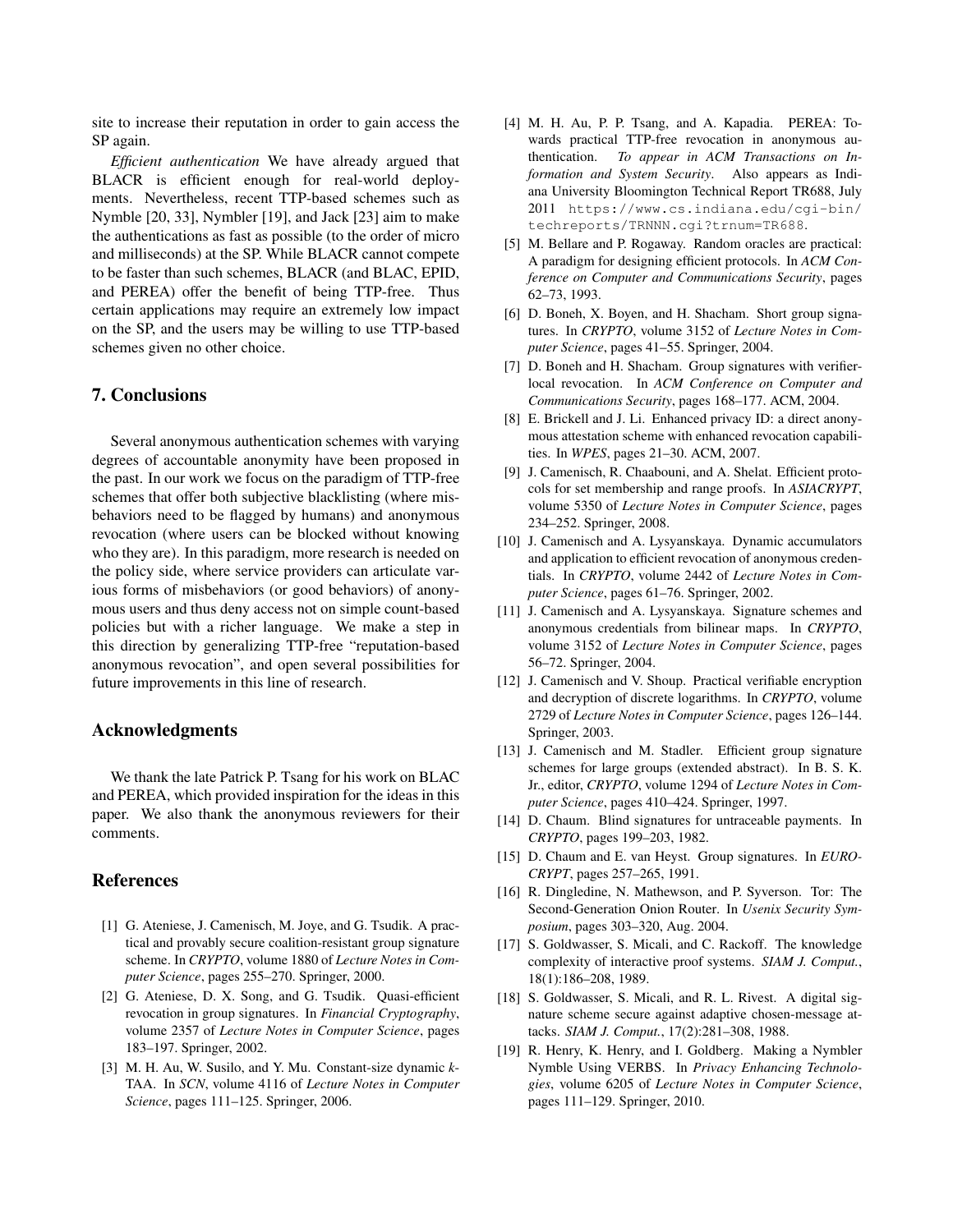- <span id="page-14-3"></span>[20] P. C. Johnson, A. Kapadia, P. P. Tsang, and S. W. Smith. Nymble: Anonymous IP-address blocking. In *Privacy Enhancing Technologies*, volume 4776 of *Lecture Notes in Computer Science*, pages 113–133. Springer, 2007.
- <span id="page-14-0"></span>[21] A. Kiayias, Y. Tsiounis, and M. Yung. Traceable signatures. In C. Cachin and J. Camenisch, editors, *EUROCRYPT*, volume 3027 of *Lecture Notes in Computer Science*, pages 571– 589. Springer, 2004.
- <span id="page-14-1"></span>[22] J. Li, N. Li, and R. Xue. Universal accumulators with efficient nonmembership proofs. In *ACNS*, volume 4521 of *Lecture Notes in Computer Science*, pages 253–269. Springer, 2007.
- <span id="page-14-5"></span>[23] Z. Lin and N. Hopper. Jack: Scalable accumulator-based Nymble system. In *WPES*, pages 53–62. ACM, 2010.
- <span id="page-14-12"></span>[24] P. Lofgren and N. Hopper. Faust: Efficient, ttp-free abuse prevention by anonymous whitelisting. In *Proceedings of the Workshop on Privacy in the Electronic Society (WPES 2011)*. ACM, October 2011.
- <span id="page-14-2"></span>[25] L. Nguyen. Accumulators from bilinear pairings and applications. In *CT-RSA*, volume 3376 of *Lecture Notes in Computer Science*, pages 275–292. Springer, 2005.
- <span id="page-14-13"></span>[26] T. P. Pedersen. Non-interactive and information-theoretic secure verifiable secret sharing. In *CRYPTO'91*, volume 576 of *LNCS*, pages 129–140, 1992.
- <span id="page-14-6"></span>[27] E. J. Schwartz, D. Brumley, and J. M. McCune. A contractual anonymity system. In *Proceedings of the Network and Distributed System Security Symposium*, 2010.
- <span id="page-14-11"></span>[28] P. F. Syverson, S. G. Stubblebine, and D. M. Goldschlag. Unlinkable serial transactions. In *Financial Cryptography*, volume 1318 of *Lecture Notes in Computer Science*, pages 39–56. Springer, 1997.
- <span id="page-14-10"></span>[29] I. Teranishi, J. Furukawa, and K. Sako. *k*-times anonymous authentication (extended abstract). In *ASIACRYPT*, volume 3329 of *Lecture Notes in Computer Science*. Springer, 2004.
- <span id="page-14-7"></span>[30] P. P. Tsang, M. H. Au, A. Kapadia, and S. W. Smith. Blacklistable anonymous credentials: blocking misbehaving users without TTPs. In *ACM Conference on Computer and Communications Security*, pages 72–81. ACM, 2007.
- <span id="page-14-9"></span>[31] P. P. Tsang, M. H. Au, A. Kapadia, and S. W. Smith. PEREA: Towards practical TTP-free revocation in anonymous authentication. In *ACM Conference on Computer and Communications Security*, pages 333–344. ACM, 2008.
- <span id="page-14-8"></span>[32] P. P. Tsang, M. H. Au, A. Kapadia, and S. W. Smith. BLAC: Revoking repeatedly misbehaving anonymous users without relying on TTPs. *ACM Trans. Inf. Syst. Secur.*, 13(4):39, 2010.
- <span id="page-14-4"></span>[33] P. P. Tsang, A. Kapadia, C. Cornelius, and S. W. Smith. Nymble: Blocking misbehaving users in anonymizing networks. *IEEE Trans. Dependable Sec. Comput.*, 8(2):256– 269, 2011.

## A. Formal Security Analysis

We use a simulation-based approach to define the security notions, in a similar sense as the model adopted by [\[4\]](#page-13-9). Due to page limitations, we present a simplified version of the analysis and full details will be made available in a separate technical report.

In the *real world* there are a number of players who communicate via cryptographic protocols while in the *ideal world* the same players communicate via a trusted party  $\mathcal{T}$ , who is responsible for handling all the inputs and outputs for the players. The adversary *A* controls the same players in the *real world* and the *ideal world*. All the inputs and the scheduling of the players' interaction are decided by another PPT algorithm, the environment, *E*. *A* can communicate arbitrarily with *E*. Informally speaking, BLACR is secure if for any PPT algorithms  $A$  and  $E$ , there exists another algorithm *S* controlling the same players in the ideal world as  $A$  does in the real world such that  $E$  cannot tell if it is interacting with *A* in the real world or *S* in the ideal world. *S* has black-box access to *A*.

BLACR supports the following functionalities. An invocation of a functionality is called an event and all events are scheduled according to  $\mathcal{E}$ 's wish. We use a static model and assume the number of players and whether they are honest or not are fixed before the system starts. We remark that all communications with  $T$  are *not* anonymous, meaning that  $\mathcal T$  knows the identity of the communicating party. It is also assumed that communication between honest parties is not observed by *A* and that when *A* receives a message, it does not learn its origin.

- *•* INIT. The system begins when *E* specifies the number of honest and dishonest users and SPs in the system.
	- *Real World.* The GM generates a key pair (gpk*,* gsk). All the SPs also generates their key pairs  $(pk<sub>SP</sub>, sk<sub>SP</sub>)$ . gpk, pk<sub>SP</sub> are made available to all players in the system.
	- *Ideal World.* The trusted party *T* initializes a database *U* which stores the registration status and authentication history of all the users.
- REG $(i)$ .  $\mathcal{E}$  instructs user *i* to register with the GM. Note that this procedure is not anonymous in the view of the GM.
	- *Real World.* User *i* sends a request for registration to the GM. The user, as well as the GM, outputs individually the outcome of this transaction to  $\mathcal{E}$ . If user *i* has obtained a credential in previous registration event, an honest GM would reject the request. Likewise, an honest user would discard the second credential it obtains from the GM if it has successfully registered in a previous registration event.
	- *Ideal World.* User *i* sends a registration request to  $\mathcal T$ , who informs the GM user *i* would like to register and whether user *i* has obtained a credential before. GM returns its decision to  $\mathcal{T}$ , who forwards it back to the user. If the GM accepts the request and that user *i* has not registered before,  $\mathcal T$  stores the registration status of user *i* in its database. The user, as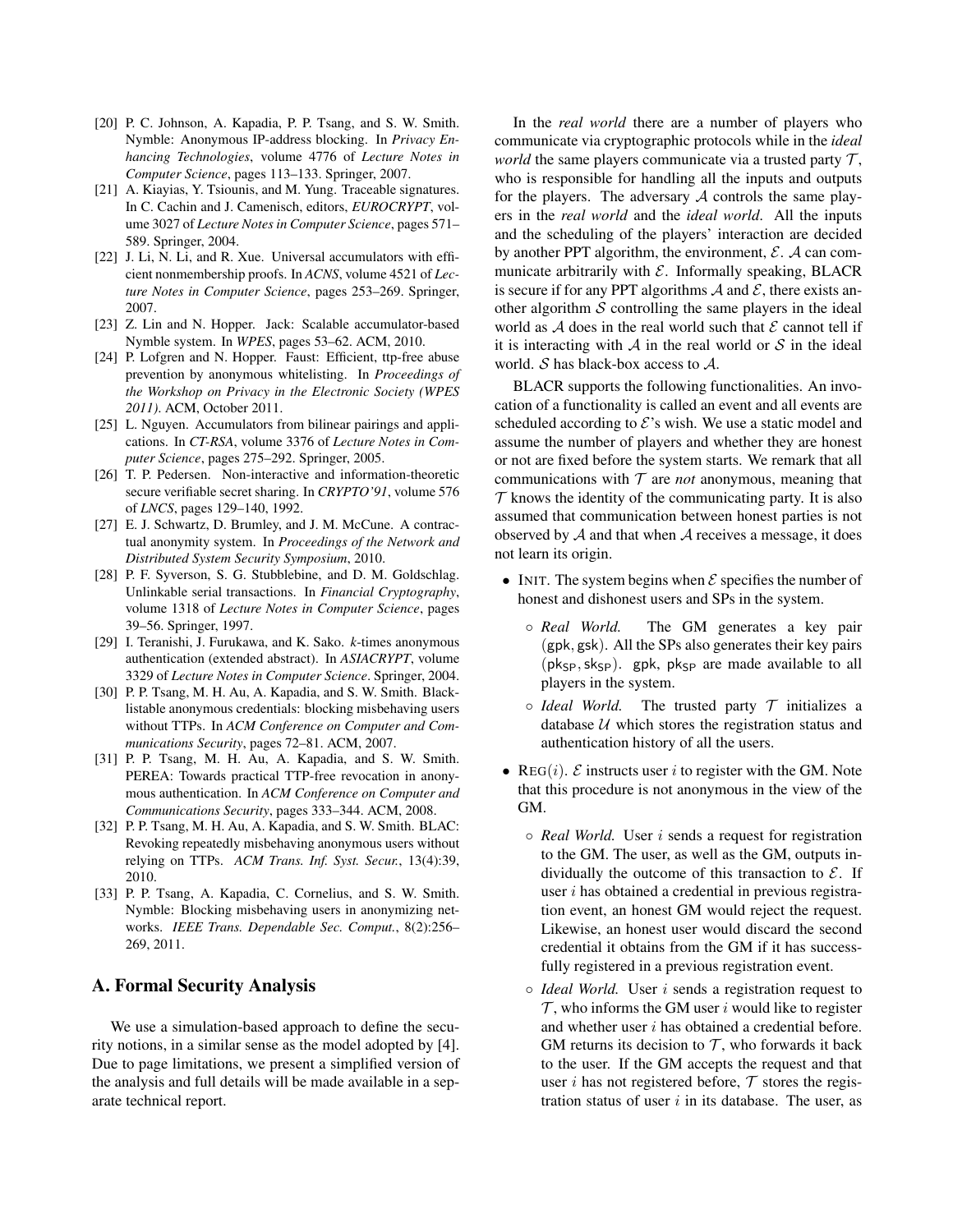well as the GM, output individually the outcome of this transaction to *E*.

- $NP(j)$ . *E* instructs an SP *j* to announce a new period.
	- *Real World.* SP *j* published the lists for period pd.
	- $\circ$  *Ideal World.* SP *j* sends a request to  $\mathcal T$  to indicate the current period becomes pd, along with the set of lists for this period. If the list for period pd is not a superset of the list for  $pd - 1$ ,  $T$  returns reject. Otherwise,  $T$  stores this set of lists.
- AUTH $(i, j)$ (Express/Normal).  $\mathcal E$  instructs user *i* to authenticate with SP  $j$  in the express/normal lane.
	- *Real World.* User *i* conducts the authentication protocol with SP *j* using the express/normal lane.
	- $\circ$  *Ideal World.* User *i* sends a request to  $\mathcal{T}$ , who informs SP *j* some anonymous user requests an authentication using the express/normal lane. SP *j* replies with the lists  $\partial_{pd-1}, \partial_{pd}^{\star}$ . *T* forwards the lists back to user *i* and that whether *i* satisfy the authentication policy or not. User *i* then decide if he/she would continue. If yes,  $\mathcal T$  informs SP  $\dot{\mathcal I}$  whether the anonymous user satisfies the authentication policy or not. SP *j* replies with accept or reject to  $\mathcal{T}$ , who forwards the reply to user *i*. Note that if user *i* has not authenticate in period  $pd - 1$ ,  $T$  would inform *i* that he does not satisfy the policy if  $\mathcal{E}$ 's instruction is to authenticate in the express lane.  $\tau$  stores all authentication history of all the users in his database.
- ADD $(j, \mathcal{L}_i^{\diamond})$ . *E* instructs the SP *j* to alter the list  $\mathcal{L}_i^{\diamond}$  with an authentication event.
	- *Real World.* SP *j* adds the tickets corresponds to that authentication event if SP  $j$  outputs accept in that event.
	- $\circ$  *Ideal World.*  $\mathcal T$  checks if SP *j* outputs accept in that authentication event and informs SP *j* the results of the check, who replies with accept or reject.

Ideal world BLACR provides all the desired security properties. Firstly, all the transactions, in the view of the SP, are anonymous.  $T$  only informs the SP some anonymous user would like to authenticate and thus anonymity is guaranteed. Secondly,  $T$  verifies if the authenticating user satisfies the authentication policy and thus authenticity, mis-authentication resistance and non-frameability are assured. Real world BLACR is secure if its behavior is the same as the ideal world BLACR. Thus, assuming negl( $\lambda$ ) is a negligible function in security parameter  $\lambda$ , we have the following definition of security for our system.

<span id="page-15-0"></span>**Definition 1 (Security)** Let **Real**<sub>*E*,*A*</sub>( $\lambda$ ) *(resp.*  $\text{Ideal}_{\mathcal{E},\mathcal{S}}(\lambda)$  *) be the probability that*  $\mathcal E$  *outputs 1 when run in the real world (resp. ideal world) with adversary A (resp. S having black-box access to A). BLACR is secure if for all PPT algorithms E, A, the following expression holds:*

 $|\text{Real}_{\mathcal{E},\mathcal{A}}(\lambda) - \text{Ideal}_{\mathcal{E},\mathcal{S}}(\lambda)| = \text{negl}(\lambda)$ 

We analyze the security of our construction for BLACR by proving indistinguishability between an adversary's actions in the real world and the ideal world.

The idea of the proof is that given a real world adversary *A*, we show how to construct an ideal world adversary *S* such that no PPT environment  $\mathcal E$  can distinguish whether it is interacting with *A* or *S*.

The proof is divided into two cases according to the subset of players controlled by *A*. In the first case, *A* controls the GM and a subset of SPs and users while in the second case, only a subset of SPs and users are dishonest. Note that the later is not a special case for the former as the capability of  $A$  does not necessarily aid or prevent  $\mathcal E$  from distinguishing whether it is interacting with *A* or not. Indeed, the former case covers the security requirements of anonymity while the latter covers the requirement of authenticity, misauthentication resistance and non-frameability. We sketch the strategy of how  $S$  can be constructed in this two cases. Firstly, *S* will be maintaining a list of "current" credentials issued to *A* during the lifespan of the system. At the same time, *S* acts as an ideal world adversary to the trusted party *T* . *S* simply forwards any messages between *E* and *A*. Next, we specify how *S* responds to each possible event in the two different cases.

## Case 1: GM is honest

- *•* INIT.
	- *Representing Honest GM/SP to A. S* generates the key pairs (gpk, gsk), (pk<sub>SP</sub>, sk<sub>SP</sub>) and gives gpk, pk<sub>SP</sub> to  $\mathcal{A}$ .
- *•* REG(*i*).
	- *Representing dishonest user i to T / the honest GM to A.*

*S* extracts from *A* the value of *x* from  $C_x$ . *x* will be used to identify the dishonest user *i*. *S* sends the request to  $T$  on behalf of user *i*. If  $T$  replies accept *S* issues and the credential to *A* and also stored that credential.

- AUTH $(i, j)$ .
	- *Representing dishonest user i to T / the honest SP j to A.*

The difficulty here is that *S* does not know which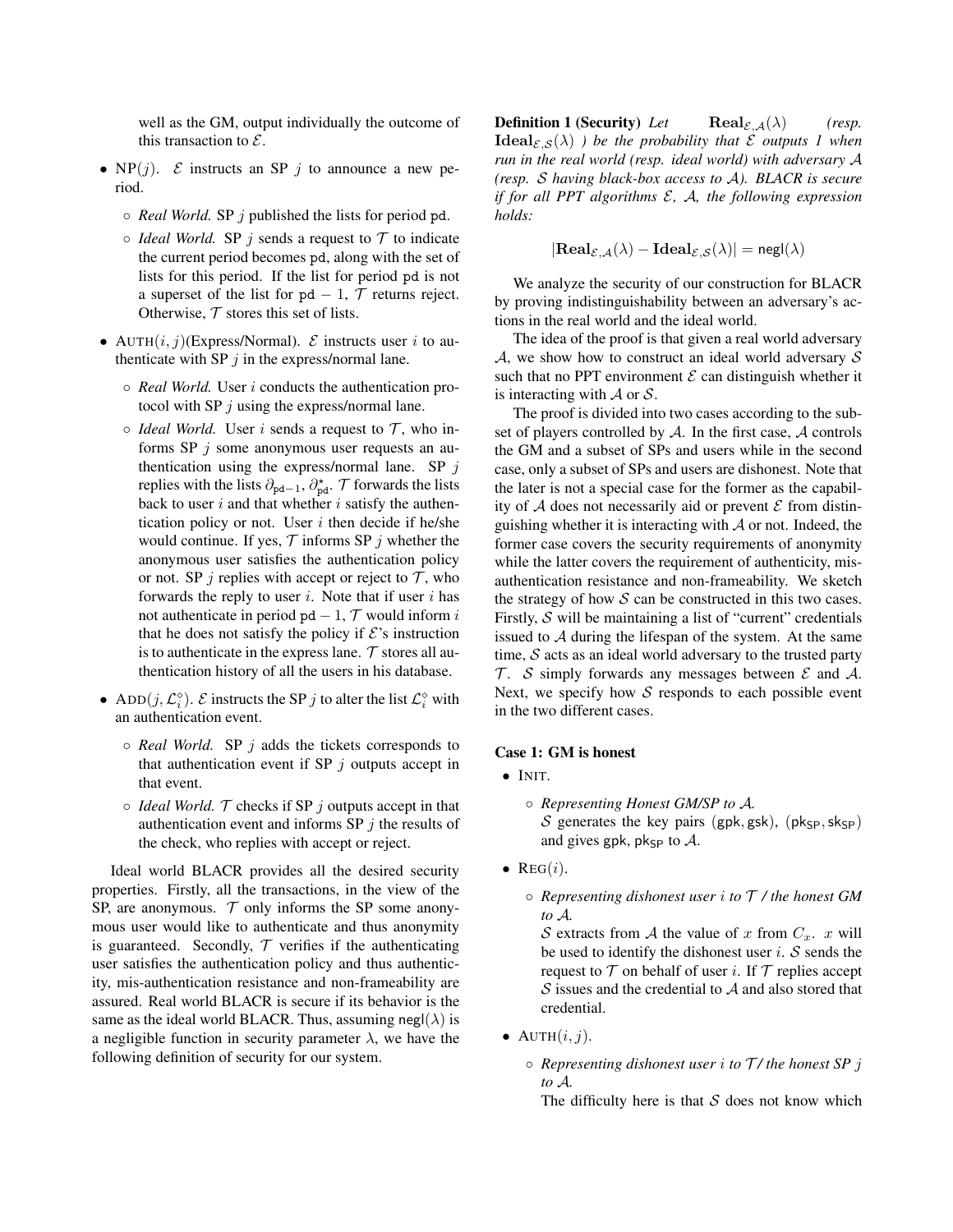credential *A* is using for the authentication. For instance, while  $\mathcal E$  specifies user *i* to perform the authentication, it is entirely possible for  $A$  to use the credential from another dishonest user say,  $\hat{i}$ , to perform the authentication. To locate the actual user, *S* extracts the value of  $x$  from  $C_x$  as well as the signature  $(A, e, y)$  and locate the value *i* such that *x* is used and that  $(A, e, y)$  is issued in the registration event.

Note that the output of  $S$  is always indistinguishable to *A* unless the following happen. We also briefly explain why such cases happens with negligible probability below.

- 1. During a REG event, *S* fails to extract from *A* the value *x*. This happens with negligible probability under the soundness property of  $\mathfrak{S}_{\text{iss}}(C_x)$ .
- 2. During a successful AUTH, *S* fails to extract from *A* the values  $(A, e, x, y)$ . This happens with negligible probability under the soundness property of  $\mathfrak{S}_{\mathsf{Sig}}(C_x)$ .
- 3. There exists a successful AUTH event from *A* such that *S* on behalf of an honest SP *j* outputs accept but *T* indicates the authenticating user does not satisfy the policy. This represents either *A* has been able to fake one of the proofs in the authentication,  $\mathfrak{S}_{\text{Sig}}$ ,  $\mathfrak{S}_{\text{WS-Adj}}$ or  $\mathfrak{S}_{Pol}$  or *A* can forge a signature  $(A, e, y)$  on a new value *x* which never appear before. All these happen with negligible probability under the soundness of the protocol.

#### Case 2: GM is dishonest

- *•* INIT.
	- *Representing Honest SP to A. S* receives gpk from *A*. *S* generates the key pairs ( $pk_{SP}$ ,  $sk_{SP}$ ) and gives  $pk_{SP}$  to  $A$ .
- *•* REG(*i*).
	- *Representing the dishonest GM to T / the honest user i to A.*

Upon receiving a registration request from  $T$  on behalf of user  $i$ ,  $S$  engages  $A$  in the registration protocol, using the zero-knowledge simulator to simulate the ZKPoK in  $\mathfrak{S}_{\text{ISS}}$ . If  $S$  fails to obtain a valid credential from  $A$ ,  $S$  replies reject to  $T$  upon receiving the request from *T* .

- $AUTH(i, j)$ .
	- *Representing the dishonest SP to T / the honest user to A.*

Upon receiving an authentication request from  $T$  on behalf of an anonymous user, *S* engages *A* in the authentication protocol. If  $T$  replies with a bit indicating that the underlying user would proceed and satisfies the authentication policy, *S* uses the zeroknowledge simulator to simulate the ZKPoK proofs in  $\mathfrak{S}_{\text{Sig}}, \mathfrak{S}_{\text{X}}, \mathfrak{S}_{\text{WS-Adj}}, \mathfrak{S}_{\text{Pol}}$  in the authentication protocol using a random value *t*. If *A* rejects the authentication,  $S$  replies reject to  $T$ .

The only difference in the simulation provided by *S* to *A* and a real world *A* would face is the value of *t*. Under the DDH assumption, *A* would not notice such difference. Other than that, the simulation provided to *A* is perfect due to the zero-knowledgeness of the ZKPoK protocols. At the same time, the behavior of  $S$  in the ideal world is the same as that of *A* in the real world. Thus, the output of *S* to the environment  $\mathcal E$  is indistinguishable to that of  $\mathcal A$ .

Based on this two strategy in the construction of *S*, we have:

## $\text{Real}_{\mathcal{E},\mathcal{A}}(\lambda) = \text{Ideal}_{\mathcal{E},\mathcal{S}}(\lambda).$

That is, our construction of BLACR is secure according to Definition [1.](#page-15-0) In the full version of our paper, detailed proof of security will be given. As a final remark, as the construction of such simulator *S* requires an extraction for the protocol  $\mathfrak{S}_{\text{Siq}}$  in each authentication, the scheme is secure only when the authentication is done in an sequential manner. Otherwise, the complexity of *S* would blow to exponentiating in the number of authentication event.